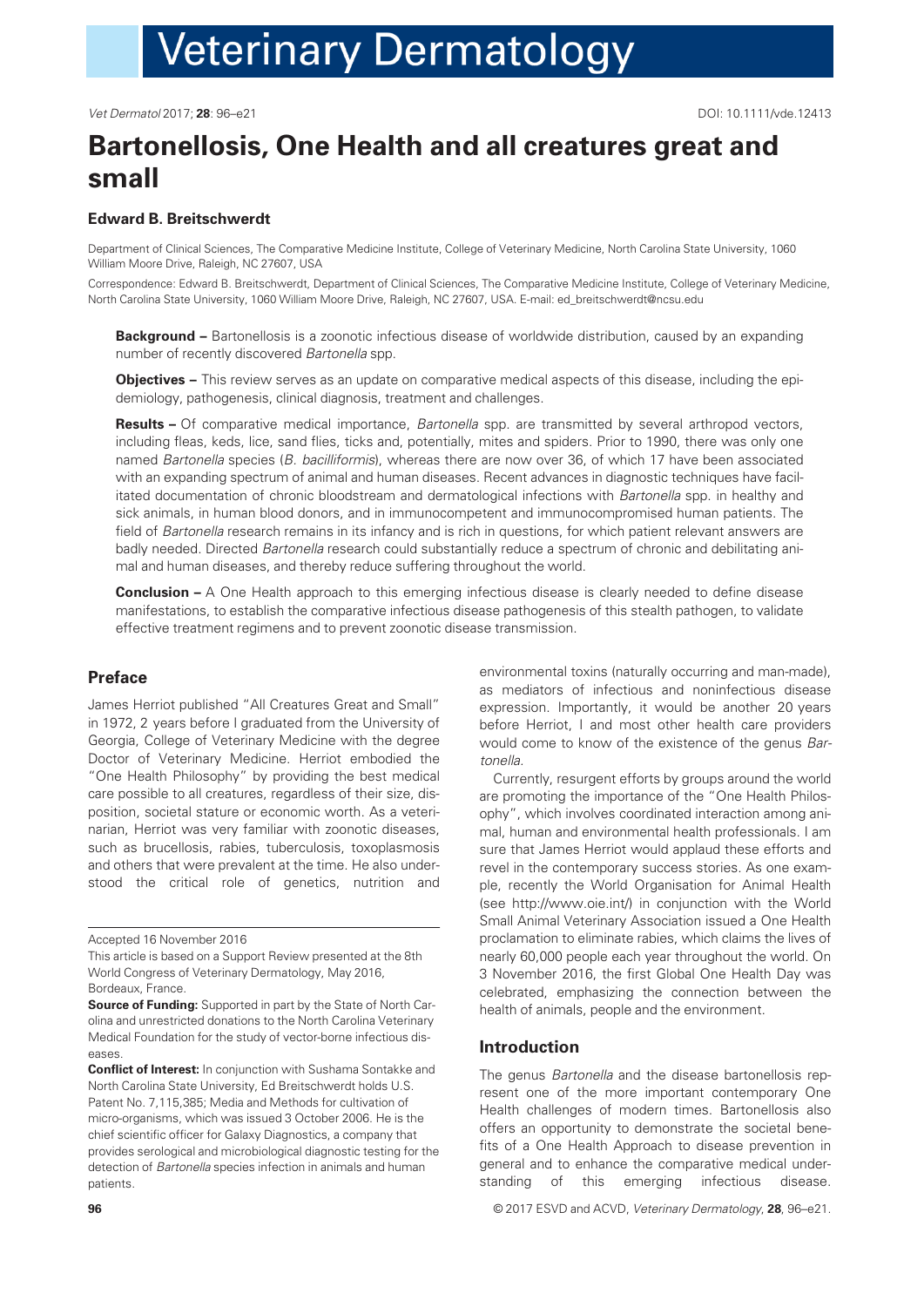Coordinated efforts are needed to clarify the medical importance of Bartonella spp. (currently 36 named and 17 Candidatus species) as a cause of disease in animals and humans. This review will focus on the complex interplay between bartonellosis, One Health, and all creatures great and small.

Bartonella species are fastidious Gram-negative bacteria that are highly adapted to a mammalian reservoir host within which the bacteria usually cause a long lasting intra-erythrocytic bacteraemia and endotheliotropic infection, often not in association with concurrent disease. $1-3$ These facts are of particular importance to veterinarians, physicians and other healthcare professionals, because an increasing number of animal reservoir hosts have been identified for various Bartonella species (Table 1). Among numerous other examples, Bartonella henselae has coevolved with cats, Bartonella vinsonii subsp. berkhoffii and Bartonella rochalimae have co-evolved with wild canines, Candidatus Bartonella melophagi has co-evolved with sheep, and *Bartonella bovis* has co-evolved with cattle. Importantly, as new Bartonella spp. are discovered, the list of reservoir-adapted Bartonella species, including a large number of rodent and bat species, continues to grow exponentially.2,3 Coevolution has created a hidden, large and constant source of infection for accidental hosts in natural environments.<sup>4-6</sup>

In the natural reservoir host, chronic bacteraemia with a Bartonella species can frequently be detected by blood culture or PCR in outwardly healthy animals.<sup>2,3</sup> Infection with B. henselae and Bartonella clarridgeiae, species associated with cats and their fleas, has been reported in healthy Brazilian blood donors, suggesting that asymptomatic infection occurs in humans as well as cats, dogs and other animals.<sup>5,7</sup> In contrast to the reservoir-adapted host, the microbiological detection of a Bartonella spp. in a nonreservoir adapted host can be extremely difficult.<sup>8-11</sup> Most, although not all, diseases caused by Bartonella spp. occur in accidental hosts and these organisms are being

Table 1. Bartonella species or subspecies, primary reservoir hosts, confirmed or potential vectors, and infection in accidental hosts. Details are provided in references 2, 3, 15 and 49.

| Bartonella species            | Main reservoir                                                                         | Potential vectors              | Accidental hosts   |
|-------------------------------|----------------------------------------------------------------------------------------|--------------------------------|--------------------|
| B. acomydis                   | Mice (Acomys russatus)                                                                 | Unknown                        |                    |
| B. alsatica                   | Rabbits (Oryctolagus cuniculus)                                                        | Fleas, ticks                   | Humans             |
| Candidatus B. antechini       | Yellow-footed antechinus (Antechinus flavipes)                                         | Fleas, ticks                   |                    |
| <b>B.</b> bacilliformis       | Humans                                                                                 | Fleas, sandflies               |                    |
| B. birtlesii                  | Wood mice (Apodemus spp.)                                                              | Fleas                          |                    |
| B. bovis (weissii)            | Domestic cattle (Bos taurus)                                                           | Biting flies, ticks            | Cats, Dogs Humans, |
| B. callosciuri                | Squirrel (Callosciurus notatus)                                                        | Unknown                        |                    |
| B. capreoli                   | Roe deer (Capreolus capreolus)                                                         | Biting flies, ticks            |                    |
| B. chomelii                   | Domestic cattle (Bos taurus)                                                           | Biting flies, ticks            |                    |
| <b>B.</b> clarridgeiae        | Cats (Felis catus)                                                                     | Fleas, ticks                   | Humans, Dogs       |
| B. doshiae                    | Meadow voles (Microtus agrestis), Rats (Rattus spp)                                    | Fleas                          | Humans             |
| B. elizabethae                | Rats (Rattus norvegicus)                                                               | Fleas                          | Humans, Dogs       |
| <b>B.</b> florenciae          | Shrew (Crocidura russula)                                                              | Unknown                        |                    |
| B. grahamii                   | Voles (Clethrionomys spp.), mice (Apodemus spp)                                        | Fleas                          | Humans             |
| B. henselae                   | Cats (Felis catus), dogs (Canis familiaris)                                            | Fleas, ticks                   | Humans, Dogs       |
| B. japonica                   | Mice (Apodemus argenteus)                                                              | Lice (Hoploplura affinis)      |                    |
| B. koehlerae                  | Cats (Felis catus), gerbils (Meriones lybicus)                                         | Fleas                          | Humans             |
| <b>B.</b> mayotimonesis       | Daubenton's bat (Myotis daubentonii)                                                   | Bat flies, fleas               | Humans             |
| B. melophagi*                 | Sheep (Ovis spp.)                                                                      | Sheep keds                     | Humans             |
| Candidatus B. merieuxii       | Dogs (Canis familiaris)                                                                | Fleas                          |                    |
| B. pachyuromydis              | Mice (Pachyuromys duprasi)                                                             |                                |                    |
| B. peromysci                  | Field mice (Peromyscus spp.)                                                           | Fleas                          |                    |
| B. queenslandensis            | Rats (Rattus spp)                                                                      | Fleas                          |                    |
| B. quintana                   | Humans, gerbils (Meriones lybicus)                                                     | Human body lice, fleas         | Cats, Dogs         |
| "B. rattimassiliensis"        | Rats (Rattus spp)                                                                      | Fleas                          |                    |
| B. rattaustraliani            | Rats (Rattus spp)                                                                      | Fleas                          |                    |
| "B. rochlimaea"               | Dogs (Canis familiaris)                                                                | Sandflies                      | Humans             |
| <b>B.</b> schoenbuchensis     | Roe deer (Capreolus capreolus)                                                         | Deer keds, biting flies, ticks | Humans             |
| B. senegalensis               | Burrowing rodents                                                                      | Soft tick Ornithodoros sonrai  |                    |
| <b>B.</b> silvatica           | Mice (Apodemus speciosus)                                                              |                                |                    |
| B. talpae                     | Moles (Talpa europaea)                                                                 | Fleas                          |                    |
| "B. tamiae"                   | Rat (Rattus spp.)                                                                      | Fleas                          | Humans             |
| B. taylorii                   | Mice (Apodemus spp.), gerbils                                                          | Fleas                          |                    |
|                               | (Meriones lybicus), voles                                                              |                                |                    |
|                               | (Clethrionomys spp.)                                                                   |                                |                    |
| B. tribocorum                 | Rats (Rattus spp), mice (Apodemus spp.)                                                | Fleas                          |                    |
| B. vinsonii subsp. arupensis  | White-footed mice (Peromyscus leucopus)                                                | Fleas, ticks                   | Humans             |
| B. vinsonii subsp. berkhoffii | Coyotes (Canis latrans), dogs<br>(Canis familiaris), foxes (Urocyon spp.)              | <b>Ticks</b>                   | Humans             |
| B. vinsonii subsp. vinsonii   | Meadow voles (Microtus pennsylvanicus)                                                 | Ear mites                      |                    |
| "B. volans"                   | Southern flying squirrels (Glaucomys volans)                                           | Fleas                          | Humans             |
| "B. washoensis"               | California ground squirrel (Spermophilus beecheyi),<br>rabbits (Oryctolagus cuniculus) | Fleas, ticks                   | Humans, Dogs       |

© 2017 ESVD and ACVD, Veterinary Dermatology, 28, 96–e21. 97 and 2017 ESVD and ACVD, Veterinary Dermatology, 28, 96–e21.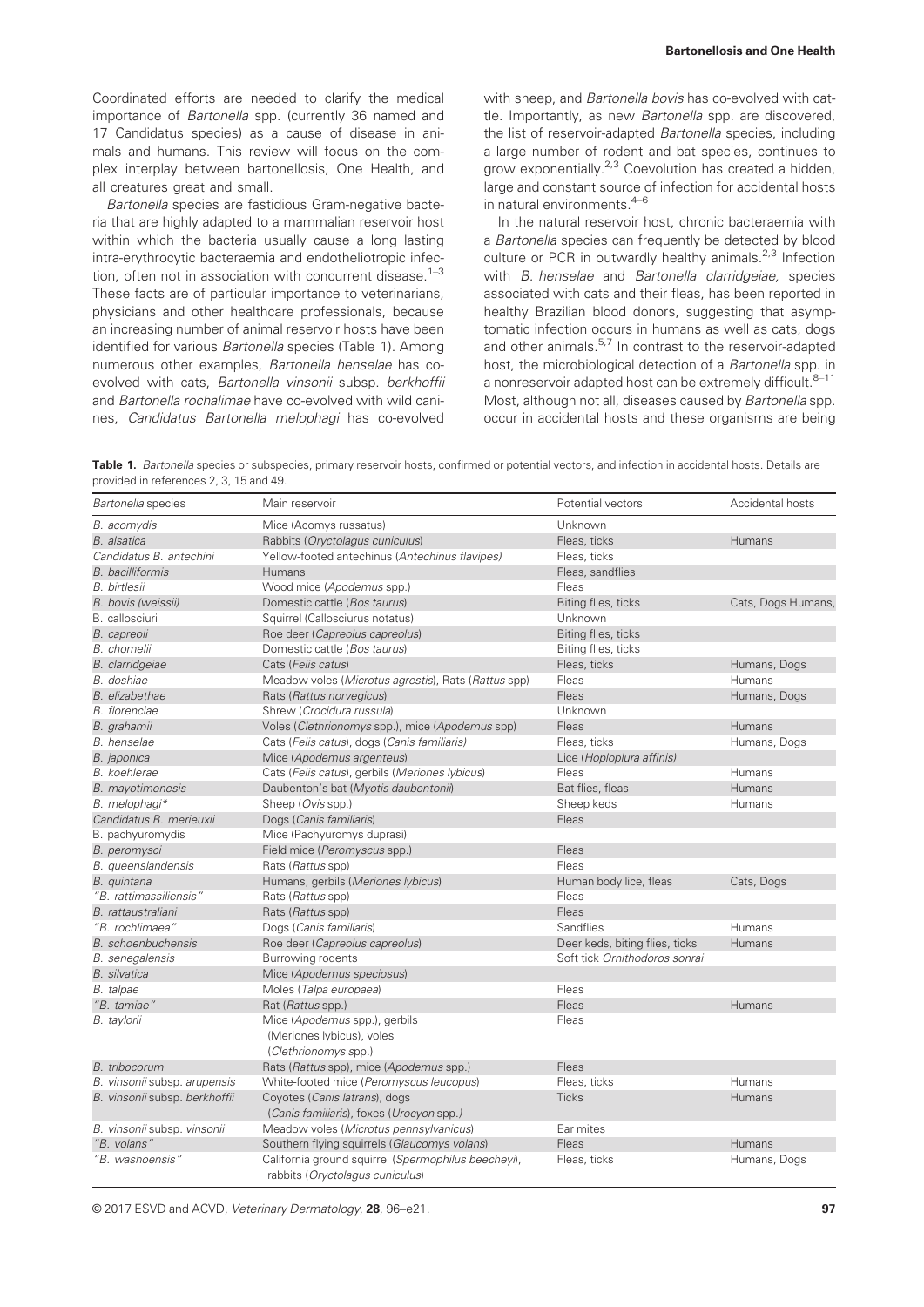increasingly implicated as a cause of zoonotic infections.  $8-11$ Mechanisms that facilitate persistent Bartonella bacteraemia in mammals remain incompletely understood. Intraendothelial and intra-erythrocytic location of these bacteria represents a unique strategy for bacterial persistence. $2.6$ Nonhaemolytic intracellular colonization of erythrocytes and invasion of endothelial cells preserves these organisms for efficient vector transmission, facilitates movement throughout the vascular system, protects Bartonella from the host immune response and potentially contributes to diminished antimicrobial efficacy.In addition to erythrocytic and endotheliotropic cell invasion, in vitro studies indicate that Bartonella spp. can infect dendritic cells, microglial cells, pericytes, monocytes and CD34 + bonemarrow progenitor cells.<sup>6</sup> Thus in the context of disease pathogenesis, these bacteria can infect numerous cell types, can access any location within the body via small blood vessels and, potentially, through lymphatics(which has not been studied to date), can promote endothelial cell proliferation and can slow endothelial cell death by inhibition of apoptotic pathways. These and other factors make Bartonella the perfect stealth pathogen, defined as an organism that can induce persistent infection in association with immune evasion and fluctuating symptoms varying in type and severity.2,3,6

# One Health and the medical aspects of Bartonella epidemiology

As a genus, Bartonella epidemiology continues to evolve and change as reflected in trends between earlier and more recent reviews.<sup>1–3,12–15</sup> Bartonella henselae, B. vinsonii subsp. berkhoffii and Bartonella koehlerae appear to be the most medically important species to infect cats, dogs, horses and potentially humans. Other Bartonella spp. have been less frequently reported in association with various disease processes in animals and humans (Table 1). Bartonella bacilliformis and Bartonella quintana are also important human pathogens, for which primates are considered the reservoir hosts.<sup>12–14</sup> As an important example of an evolution in ecological understanding, B. henselae was initially isolated from a HIV-infected human and subsequently from cats around the world. $1-3$ Subsequently, B. henselae bacteraemia has been documented in cows, dogs, horses, marine mammals, small terrestrial mammals and sea turtles, making the epidemiology of this single medically important species much more complex than initially anticipated.<sup>3,15</sup>

In contrast to the initial B. henselae isolation from an immunocompromised human, B. vinsonii subsp. berkhoffii was initially isolated from a dog with endocarditis. Subsequently this subspecies has been isolated or DNA PCRamplified from cats, coyotes, deer, fox, horses and human patients.12,15 As described below, successful microbiological isolation of Bartonella species is difficult. Long-term administration of immunosuppressive corticosteroids for a presumptive diagnosis of systemic lupus erythematosus with cutaneous vasculitis may have facilitated the isolation of this original type strain of B. vinsonii subsp. berkhoffii (the first Bartonella sp. reported to infect a dog). Immunosuppression may also have contributed to the location of these bacteria on the aortic and mitral

valves resulting in vegetative valvular endocarditis, as has been reported in immunosuppressed human patients.<sup>3,15</sup> Bartonella vinsonii subsp. berkhoffii seroprevalence in 1,920 sick dogs from North Carolina (NC) or surrounding states in the United States was evaluated at a tertiary care veterinary teaching hospital.<sup>16</sup> Using a reciprocal titre of >32, 3.6% of sick dogs were B. vinsonii subsp. berkhoffii seroreactive. Risk factors associated with seroreactivity included: heavy tick exposure [Odds ratio (OR) 14.2], cattle exposure (OR 9.3), a rural versus urban environment (OR 7.1) and heavy flea exposure (OR 5.6). These data supported the hypothesis that exposure to B. vinsonii subsp. berkhoffii was more likely to occur in dogs in rural environments that had arthropod infestations and were allowed to roam freely.

In support of the potential for tick transmission of B. vinsonii subsp. berkhoffii, 36% of serum samples derived from dogs naturally infected with Ehrlichia canis were seroreactive to B. vinsonii subsp. berkhoffii antigens.16,17 In contrast, sera from dogs experimentally infected with Rickettsia rickettsii or E. canis, two closely related alpha proteobacteria species, were not cross-reactive to Bartonella antigens. As E. canis is thought to be transmitted solely by Rhipicephalus sanguineous, natural transmission of B. vinsonii subsp. berkhoffii by this tick was suspected. As reviewed previously, the possibility of tick transmission was further supported by additional studies involving Ehrlichia spp. co-exposures from the same geographical region (NC), in which seroreactivity to E. canis and B. vinsonii subsp. berkhoffii antigens was 30% and 89%, respectively.<sup>3</sup> Similarly, B. vinsonii subsp. berkhoffii seroprevalence was 10% (four of 40 dogs) in dogs with suspected tick-borne illness from Israel, 36% in dogs with fever and thrombocytopenia from Thailand, and 6.6% of stray and rural dogs in Turkey.3

Further studies from around the world have emphasized co-exposures and co-infections with vector-borne organisms (particularly fleas and ticks) in pets and people. As one example involving dogs, a vector-borne disease surveillance study that spanned 2004–2010,  $(N = 14.496)$ serum samples) submitted to the North Carolina State University, College of Veterinary Medicine, Vector Borne Disease Diagnostic Laboratory for diagnostic purposes were tested using immunofluorescent antibody (IFA) and enzyme linked immunosorbent assay (ELISA) assays. Seroreactivity to R. rickettsii, Borrelia burgdorferi, Ehrlichia spp., B. henselae, Anaplasma spp., B. vinsonii subsp. berkhoffii, Babesia canis and Dirofilaria immitis was 10.4%, 5.2%, 4.3%, 3.8%, 1.9%, 1.5%, 1.1% and 0.8%, respectively.<sup>18</sup> In contrast, a study from Algeria involving stray and pet dogs, the Anaplasma spp., Borrelia spp., E. canis, B. henselae and B. vinsonii subsp. berkhoffii seroprevalences were 47.7%. 37.6%, 30.0%, 32.4% and 27%, respectively.<sup>19</sup> Although seroepidemiological data continue to support tick transmission of B. vinsonii subsp. berkhoffii and potentially other Bartonella spp. to dogs, the mode of transmission has not been proven for this subspecies. Importantly, evolving evidence supports the possibility that *Ixodes* spp. are transmitting B. henselae, in addition to Borrelia, Anaplasma and Babesia spp. to animals and humans throughout the Northern hemisphere.<sup>20</sup>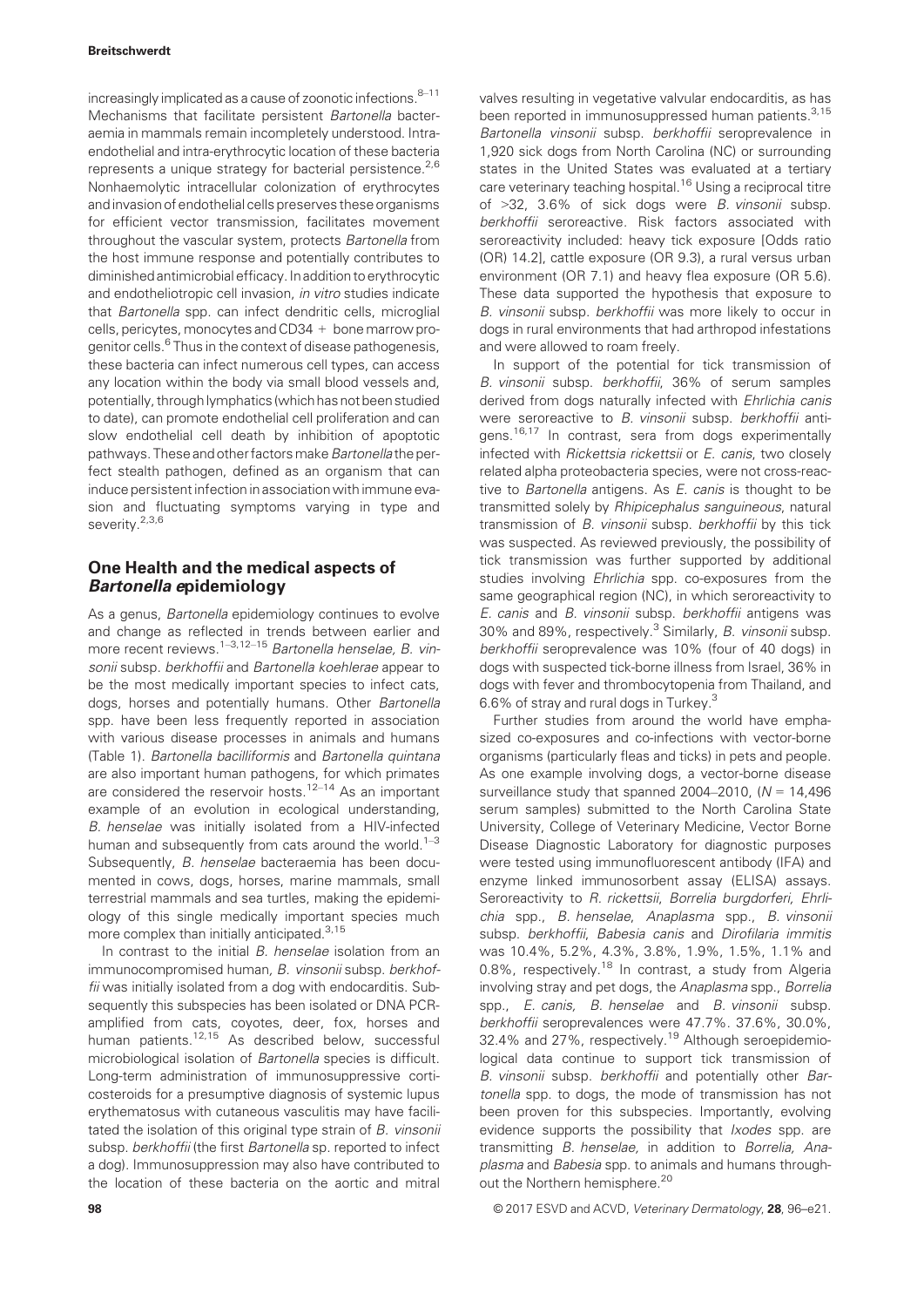Studies from Hawaii, USA, UK and Japan were among the first to document B. henselae seroprevalences of 6.5% (two of 31), 3.0% (three of 100) and 7.7% (four of 52) in dogs, respectively.<sup>1,3</sup> In the context of clinical diagnosis, B. henselae is the most common Bartonella species found in the blood of sick dogs using the Bartonella alpha-Proteobacteria growth medium (BAPGM) enrichment blood culture platform; however, most sick bacteraemia dogs, despite a history of chronic illness, do not have detectable B. henselae antibodies by immunofluorescent antibody testing, for reasons that remain unclear. $21$  As discussed under the diagnosis section, seronegative bacteraemia may result in a substantial underestimation of Bartonella seroprevalence in animal and human studies.

In cats, B. henselae, B. clarridgeiae and B. koehlerae DNA have been amplified or the organisms have been isolated most frequently from clinically healthy cats that have experienced flea infestations.<sup>1–3</sup> Flea-associated transmission of B. henselae by Ctenocephalides felis amongst cats has been documented in laboratory studies.22 In a laboratory transmission study, C. felis also transmitted B. henselae to dogs (Lappin M and Breitschwerdt E, unpublished data). Clinical, epidemiological and laboratory studies support the transmission of B. koehlerae, B. clarridgeiae, B. quintana and potentially B. vinsonii subsp. berkhoffii by C. felis, and potentially other flea species such as Pulex spp.23–<sup>26</sup> Although the source of feline infection was not determined, a feral cat transmitted B. quintana to a human by scratch or bite. Subsequently, the feral cat was shown to be B. quintana bacteraemic.<sup>27</sup> Historically, B. quintana, the cause of Trench Fever in World War I and more recently Urban Trench Fever throughout the world, was thought to be transmitted solely by the human body louse (Pediculus humanus) and humans were considered the sole reservoir hosts. It now appears that cats can be a reservoir host and that fleas may be the source of infection for cats and potentially humans.<sup>25,27</sup> As described above for B. henselae and B. vinsonii subsp. berkhoffii, epidemiological understanding of B. quintana continues to change in complexity as additional potential vectors and reservoir hosts are identified.

In flea endemic areas, Bartonella spp. seroprevalence rates in cats can be greater than 90% and bacteraemia rates can be greater than  $50\%$ .<sup>1-3</sup> In a study from the United States involving PCR of blood from feral cats and raccoons, the prevalence of Bartonella bacteraemia was nearly identical, 48% in cats and 43% in raccoons.<sup>28</sup> Also, rat mite (Ornithonyssus bacoti) transmission of B. henselae to a woman and her pet dogs was implicated after removal of raccoons from under a house in New York, USA.<sup>29</sup> Thus, cats (both pet and feral), raccoons, mongoose and potentially other animals can serve as a source of B. henselae infection for humans and other animals, such as pet dogs. In addition to fleas, ticks, mites and spiders may also contribute to the transmission of B. henselae.

Fleas and flea infestations in households and on pets are of increasing zoonotic and medical importance to dermatologists, parasitologists, physicians, veterinarians and other health professionals. Collectively, recent studies

© 2017 ESVD and ACVD, Veterinary Dermatology, 28, 96–e21. 99

emphasize an underappreciated role for mammals other than cats as reservoir hosts, for vectors other than fleas, lice and sandflies as a source of transmission, and for potential C. felis (and potentially other flea species) to be vector competent for the transmission of several Bartonella spp. to cats, dogs and humans. It is increasingly clear that the ecology and epidemiology of bartonellosis in many environmental settings is much more complex and dynamic due to the large number of Bartonella species, the large number of reservoir hosts and vectors, and the numerous modes of transmission, than was appreciated a decade ago.<sup>30</sup>

## Pathogenesis and pathology

Despite substantial efforts by researchers around the world, relevant animal models to study disease pathogenesis have not been forthcoming. Because Bartonella spp. can cause chronic intra-erythrocytic and endotheliotropic infections in cats, dogs, humans and numerous other animal species that can span weeks, months or potentially years in duration, characterizing the pathogenesis of naturally occurring disease remains challenging.<sup>1-3,15</sup> Similar to other highly adapted intracellular vector-transmitted pathogens, the factors that ultimately result in disease manifestations are yet to be determined, but are most likely multifactorial and include virulence differences among Bartonella species and strains, differences in the host immune response and other epiphenomena such as co-infection, immunosuppression, concurrent noninfectious diseases and malnutrition.

Because bartonellosis is characterized by persistent intravascular infection, subsets of animal and human patients develop endocarditis, myocarditis or various forms of vascular pathology (Table 2). In addition, persistent infection may predispose to autoimmune (e.g. immune-mediated anaemia or immune-mediated thrombocytopenia) and immune-mediated (leukocytoclastic vasculitis or immune complex glomerulonephritis) manifestations as a component of the disease pathogenesis.3,15 Similar to what is known for babesiosis, a tickborne intra-erythrocytic pathogen, stress, hard work, parturition, concurrent or sequential infection with other vector-borne organisms or therapeutic immunosuppression may contribute to the development of pathology in an individual who was previously in a state of premunition (term denoting "infection immunity" and reflecting an immunological balance between the infectious agent and the host immune response) with the bacteria.

Although minimally studied to date, persistent infection with a Bartonella spp. in a sick individual may ultimately result in organism-induced immunosuppression. Experimental inoculation of dogs with culture-grown B. vinsonii subsp. berkhoffii resulted in impaired phagocytosis by monocytes, sustained suppression of peripheral blood CD8 + lymphocytes accompanied by an altered cell surface phenotype, an increase in  $CD4 +$  lymphocytes in the peripheral lymph nodes and potentially impaired B cell antigen presentation.<sup>31</sup> Thus, bacteria-induced immunosuppression could predispose dogs to secondary infections, further contributing to the wide array of clinical manifestations that occur in naturally infected dogs. Cats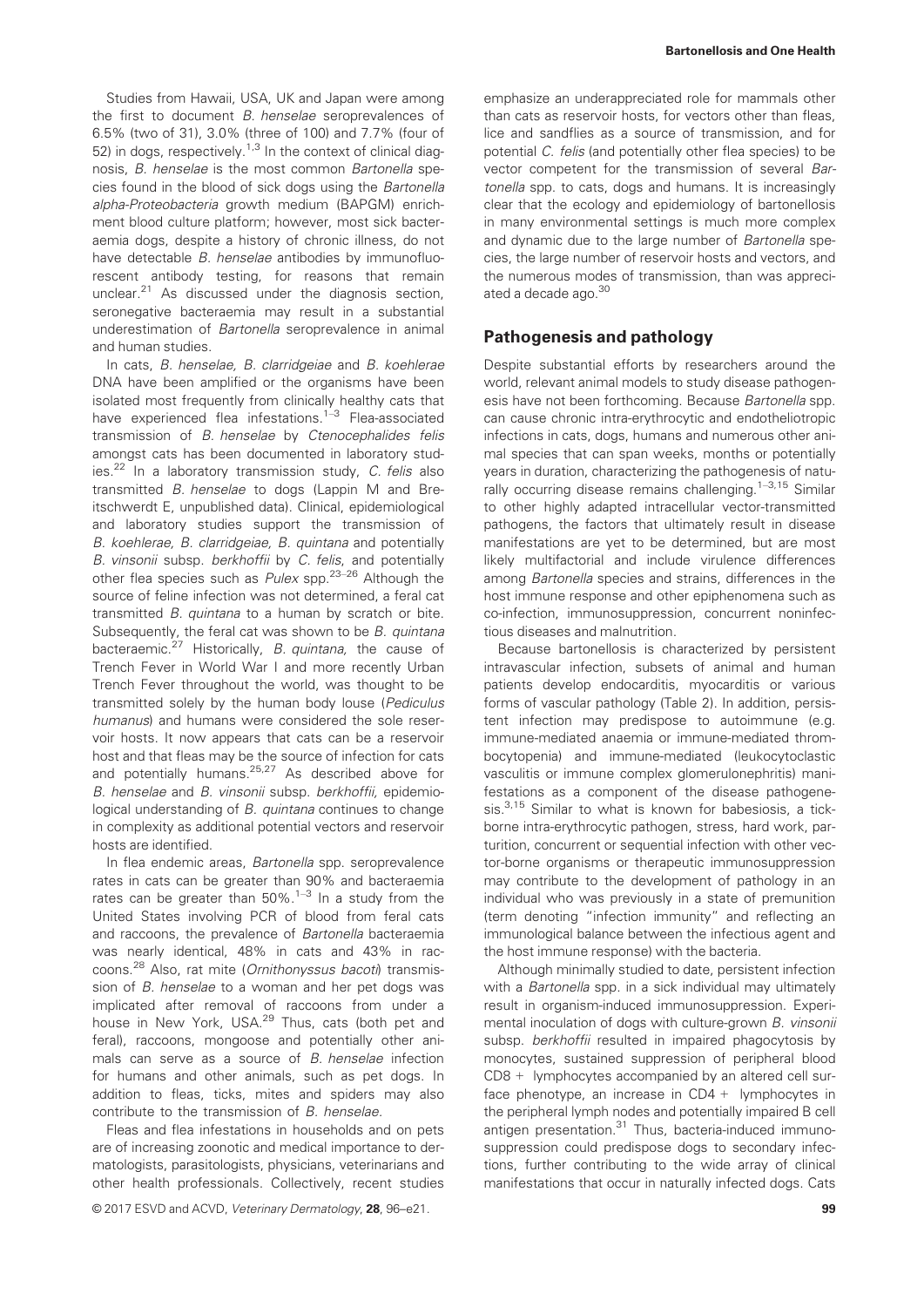| <b>Table 2.</b> Bartonella-associated endocarditis, myocarditis and vascu- |  |  |
|----------------------------------------------------------------------------|--|--|
| lar pathology. Details are provided in references 12-15.                   |  |  |

|                                          | Host(s)                   |
|------------------------------------------|---------------------------|
| Verruga peruana                          |                           |
| <b>B.</b> bacilliformis                  | Human                     |
| Candidatus B. ancashi                    | Human                     |
| <b>Bacillary angiomatosis</b>            |                           |
| B. henselae                              | Human                     |
| B. quintana                              | Human                     |
| B. vinsonii subsp. berkhoffii            | Dog                       |
| <b>Bacillary peliosis</b>                |                           |
| B. henselae                              | Dog, human                |
| <b>Endocarditis</b>                      |                           |
| B. alsatica                              | Human                     |
| <b>B.</b> bacilliformis                  | Sea otter*                |
| B. bovis                                 | Cattle                    |
| B. clarridgeiae                          | Dog                       |
| B. elizabethae                           | Human                     |
| B. henselae                              | Human, cat, dog, coyote,* |
|                                          | sea otter*                |
| B. koehlerae                             | Human, dog                |
| B. quintana                              | Human, dog                |
| B. rochalimae                            | Dog, coyote*              |
| B. vinsonii subsp. arupensis             | Human                     |
| B. vinsonii subsp. berkhoffii            | Human, dog, coyote*       |
| B. washoensis                            | Human, dog                |
| Candidatus B. mayotimonensis             | Human                     |
| Bartonella spp. JM-1                     | Sea otter*                |
| <b>Myocarditis</b>                       |                           |
| B. henselae                              | Human, cat                |
| B. vinsonii subsp. vinsonii              | Dog                       |
| B. washoensis                            | Human                     |
| Aneurysm                                 |                           |
| B. henselae                              | Human                     |
| B. quintana                              | Human                     |
| Vasculitis and/or thrombosis             |                           |
| B. henselae                              | Human, dog                |
| B. quintana                              | Human                     |
| Haemangiosarcoma                         |                           |
| B. vinsonii subsp. berkhoffii            | Dog                       |
| Haemangiopericytoma                      |                           |
| B. henselae                              | Dog, horse                |
| B. vinsonii subsp. berkhoffii            | Dog, horse, red wolf      |
| Epithelioid haemangioendothelioma        |                           |
| B. vinsonii subsp. berkhoffii            | Human                     |
| B. henselae                              | Human                     |
| B. koehlerae                             | Human                     |
| Systemic reactive angioendotheliomatosis |                           |
| B. henselae                              | Cat, cattle               |
| B. koehlerae                             | Cat                       |
| B. vinsonii subsp. vinsonii              | Cat                       |
|                                          |                           |

\*Bartonella DNA was amplified from nondiseased mitral and aortic valves of coyotes and sea otters.

infected with Bartonella spp. are commonly co-infected with haemoplasmas and at times, more than one Bartonella sp.<sup>3</sup> However, whether co-infections magnify disease manifestations in cats is unclear, and in most epidemiological studies co-infection with a haemotropic Mycoplasma sp., feline immunodeficiency virus (FIV) and Bartonella did not appear to potentiate illness.<sup>1,3</sup> In the context of comparative medicine and a One Health approach to bartonellosis, co-infections with haemotropic Mycoplasma spp. and B. henselae have been recently reported in humans.<sup>32</sup>

The microbiological and molecular pathogenesis of Bartonella-induced vasoproliferative lesions have been

studied in detail and readers are referred to reviews.<sup>6,14,33</sup> Although persistent bacteraemia most likely plays a role, the cellular and immunopathogenesis of other Bartonellaassociated pathological lesions, including endocarditis, myocarditis, vasculitis and granulomatous tissue inflammation (lymphadenitis, hepatitis, panniculitis, splenitis) has not been studied to any extent.

Reviews have emphasized an emerging role for a dermal niche, as well as the previously described vascular niche, as an important pathogenic component of the pathophysiology of Bartonella infections.<sup>6</sup> Once transmitted to the host by inoculation of contaminated arthropod faeces (fleas, mites and lice) or potentially by a bite (tick or sandfly), the bacterium penetrates the dermal barrier, most often in conjunction with scratching or through a pre-existing abrasion. Subsequently, Bartonella are thought to infect dermal dendritic cells, which then transport (macrophages serving as a Trojan horse) bacteria to the endothelium to create a vascular niche. The endothelial or vascular niche provides the bacterium with a means of seeding the blood with organisms on a sporadic basis, resulting in infection of  $CD34 +$  cells in the bone marrow. as well as circulating erythrocytes and monocytes. The clinical relevance of the dermal niche for human dermatologists and other clinicians is only just now being considered on a research basis. Previous comparative infectious disease observations suggest that the dermal niche may be involved in panniculitis, cutaneous vasculitis and cutaneous vasoproliferative lesions such as bacillary angiomatosis, across animal species.34–<sup>37</sup>

In the context of comparative medicine, B. henselae has been reported in dogs and humans with granulomatous lymphadenopathy, granulomatous hepatitis and fever of unknown origin; it appeared to cause steatitis and prostatitis in a dog following flea transmission.<sup>14,38,39</sup> It is also possible that a subset of striae lesions, particularly in children, are caused by Bartonella spp. infections.<sup>9</sup> Bartonella henselae DNA was amplified from four of 29 (13.8%) paraffin-embedded canine histiocytoma tissues; however, the prevalence did not vary statistically from the control group.40 Subsequent investigations have determined that bacteria DNA is rapidly degraded in formalin-fixed paraffin embedded skin (J.S. Pendergraft, N. Balakrishnan, E.B. Breitschwerdt, unpublished data), a factor that may have influenced the histiocytoma study conclusions. Thus, frozen, rather than formalin-fixed, paraffin-embedded dermal biopsy tissue would be recommended for diagnostic and investigational purposes when attempting to determine the presence or absence of Bartonella species DNA. Because aseptic measures to completely remove rapid-growing dermal bacteria such as Staphylococcus and Corynebacteria, are unlikely to be effective, using an enrichment skin culture approach as described below for blood and other aseptically obtained effusion or tissue samples is unlikely to be successful. For human and veterinary clinicians, determining if the dermal niche of Bartonella spp. is involved in the pathogenesis of striae in children, panniculitis or "flea allergy dermatitis" in dogs, may represent relevant research questions. Also in the context of dermatology, Bartonella DNA was amplified from house dust mites, a known cause of cutaneous allergic reactions.41,42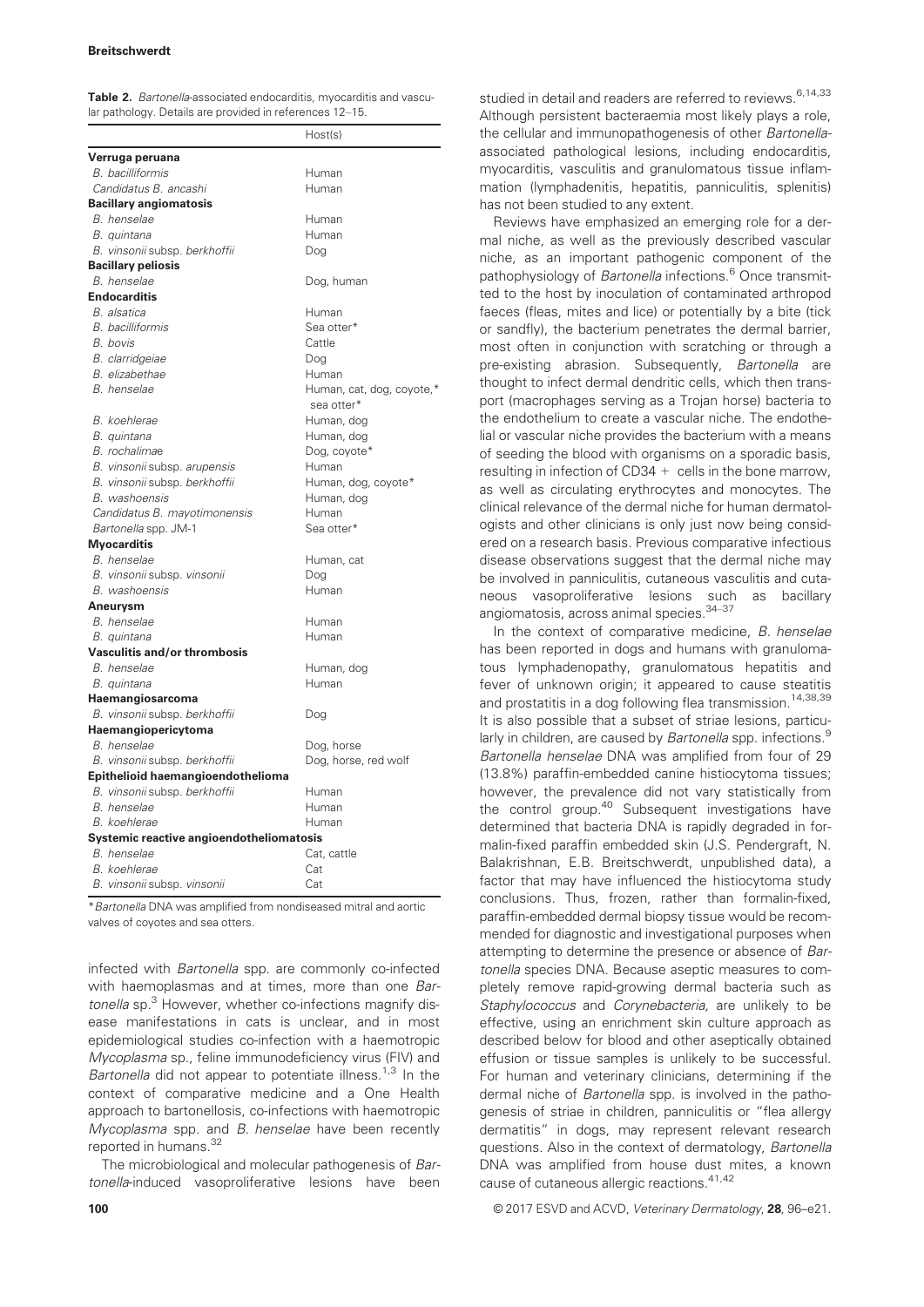The spectrum of disease manifestations in animals and humans with serological, culture or PCR evidence of bartonellosis varies substantially. Reasons for variations in symptomatology as well as the varied pathology most likely relate to differences in organism virulence, which has now been documented for B. henselae strains, variation in the genetically mediated host immune response following infection, the duration of infection, inadequate or excessive nutrition, co-infection with other bacterial, viral or protozoal organisms, and noninfectious co-morbidities. In addition to complicating diagnostic confirmation of Bartonella spp. infections, these factors also complicate efforts to prove disease causation. From an evolutionary perspective, it is obvious that vectors, vectorborne organisms, and animal and human hosts have developed a highly adapted form of interaction over millions of years of coexistence. In general, vectors need blood for nutrition; some bacterial, rickettsial, protozoal and viral organisms need an intracellular environment to survive and, immunologically, many animal hosts appear to be able to support chronic infection with one or more vector-borne organisms for months to years without obvious deleterious effects. These factors serve to illustrate the potential difficulty in establishing disease causation in cats, dogs or people infected with a Bartonella spp. or when co-infected with multiple vector-borne pathogens.

We have proposed an addition to Koch's postulates entitled the Postulate of Comparative Infectious Disease Causation.14 In satisfying this postulate we have stated that: "causation can be established if the same infectious agent (or combination of agents) are isolated or organism specific DNA sequences are amplified from a naturally occurring pathological entity found in at least three different mammalian genera". Based upon this postulate, Bartonella spp. appear to be able to cause endocarditis, granulomatous inflammatory diseases, particularly involving the heart, liver, lymph nodes and spleen, persistent intravascular infections, and the induction of vasoproliferative tumours. In the context of comparative infectious disease causation, B. henselae was amplified and sequenced from the liver of a dog with peliosis hepatitis, a unique pathological lesion initially reported in B. henselae infected HIV patients and from another dog with granulomatous hepatitis, a histopathological lesion reported with some frequency in B. henselae-infected children and adults.<sup>3,14</sup> Bartonella clarridgeiae DNA was amplified and sequenced from the liver of a Doberman dog with copper storage disease and from the aortic valve of a dog with vegetative valvular endocarditis.<sup>2,3</sup> Bartonella elizabethae, a species that infects rodents, was found in a dog that had shown chronic weight loss culminating in sudden unexplained death and from a human endocarditis patient.<sup>2,3</sup> Based upon a large seroepidemiological, controlled study from the University of California (Davis), dogs that were seroreactive to either B. henselae, B. clarridgeiae or B. vinsonii subsp. berkhoffii were referred for evaluation of lameness, neutrophilic polyarthritis, nasal discharge, epistaxis or splenomegaly.<sup>13</sup> Bartonella henselae and B. vinsonii subsp. berkhoffii were isolated from the synovial fluid of a dog with polyarthritis<sup>43</sup> and from the blood of dogs with epistaxis.<sup>44</sup> Based upon clinical observations, it seems likely that the

© 2017 ESVD and ACVD, Veterinary Dermatology, 28, 96–e21. 101

spleen plays an important immunomodulatory role in controlling persistent Bartonella spp. bacteraemia in animals and people, as occurs with other intra-erythrocytic infections.<sup>11,35</sup> The extent to which Bartonella spp. induce splenic pathology in animals and humans deserves additional research consideration.<sup>11,45</sup>

# Clinical findings

The complete spectrum of disease associated with Bartonella infection in cats, dogs, humans and most other animal species is currently unknown. Endocarditis, has been reported in cats, cows, dogs and humans, infected with a spectrum of reservoir-adapted Bartonella spp  $(Table 2)<sup>2</sup>$  In dogs, intermittent lameness, bone pain, epistasis or fever of unknown origin have preceded the diagnosis of endocarditis by several months, whereas other dogs will present with an acute history of cardiopulmonary decompensation (ARDS or acute respiratory distress syndrome) without a history of premonitory signs. Cardiac arrhythmias secondary to myocarditis can be detected in cats and dogs without echocardiographic evidence of endocarditis.<sup>46</sup> Granulomatous lymphadenitis has been associated with B. vinsonii subsp. berkhoffii and B. henselae in dogs.<sup>14,38</sup> In dogs, Bartonella species appear to contribute to the development of dermatological lesions indicative of a cutaneous vasculitis, panniculitis, as well as anterior uveitis, polyarthritis, meningoencephalitis and immunemediated haemolytic anaemia.<sup>3,13,47</sup> Additional research efforts, using carefully designed case-controlled studies, are necessary to establish the frequency and extent to which Bartonella spp. contribute to dermatological, ocular, orthopaedic, neurological or haematological abnormalities in dogs (and humans).

Clinically, many disease manifestations also have been attributed to *Bartonella* spp. infections in cats.<sup>1-3</sup> However, it is very difficult to prove disease associations in cats in the field because of the high prevalence rates in nonclinical carriers. In research cats that are infected by exposure to C. felis, fever, endocarditis and myocarditis are the most common disease manifestations.<sup>1,3,46,48</sup> As discussed for dogs, additional case-controlled, prospective studies are needed in cats.<sup>48</sup>

Due to the spectrum of clinical and pathological abnormalities that have been associated with Bartonella spp. infections, the disease bartonellosis should be included in the differential diagnosis for many patients, particularly those with nonspecific clinical signs, poor responses to symptomatic or short duration antibiotic therapy, deterioration in clinical status following immunosuppression, or when historically the pet was found or rescued as a stray (animals that often have extensive arthropod exposures prior to rescue). As cats and dogs with prior exposure to fleas, ticks and other arthropod vectors are at risk for acquiring Bartonella infections, veterinarians should always obtain a comprehensive vector exposure history for sick animals and should determine client compliance if acaricides have been used to prevent arthropod infestations. The fact that a product was dispensed on a routine basis, does not mean that the product was administered or used in the manner recommended by the manufacturer.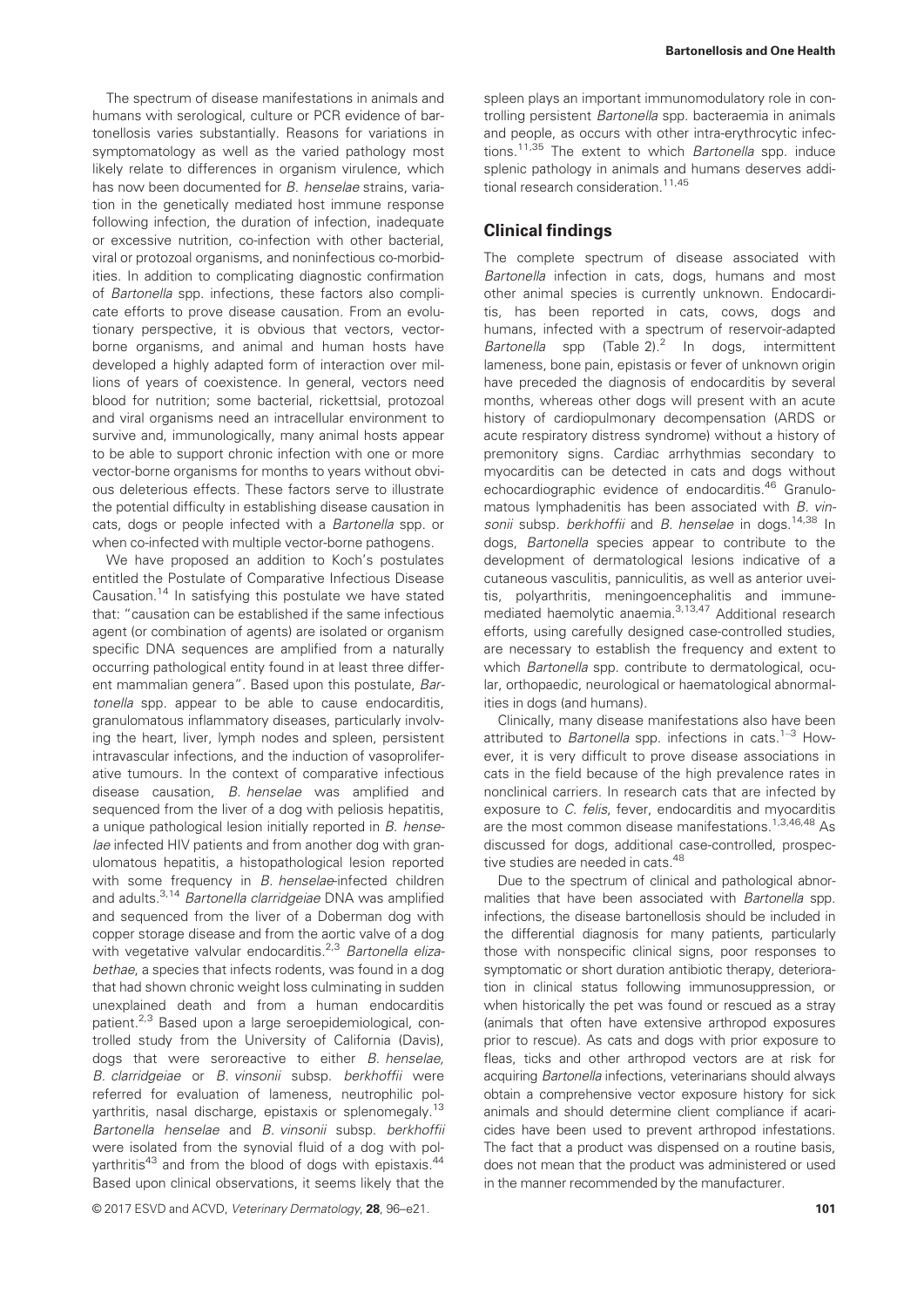The numerous species within the genus Bartonella, antigenic and virulence differences among strains, species and subspecies, the diverse cell tropism of these bacteria, their ability to induce persistent occult endotheliotropic and intravascular infections in both reservoir and nonreservoir hosts, and the extraordinarily low levels of relapsing bacteraemia found in accidentally infected, nonreservoir hosts, all contribute to the clinical, microbiological and pathological complexities associated with the diagnosis of bartonellosis in cats, dogs, horses, humans and all other "creatures great and small".<sup>49</sup> Following what in most instances appears to be a persistent dermatological and blood-borne infection, dogs and human patients develop similar disease manifestations (Table 3). Endocarditis, myocarditis, pericarditis, peliosis hepatitis, bacillary angiomatosis, systemic angiomatosis, granulomatous inflammatory lesions in various tissues, lymphadenitis, vasculitis, thromboembolism, cutaneous panniculitis, anterior uveitis, lameness/polyarthritis, splenomegaly and meningoencephalitis have been reported in both dogs and humans, making dogs a useful naturally occurring infectious disease model for human Bartonellosis and vice versa (namely One Health).<sup>15</sup>

Due to the relatively small number of PCR- or cultureconfirmed cases overall, few studies have addressed clinicopathological differences induced by different Bartonella spp. in cats, dogs, horses or humans. Thrombocytopenia, anaemia, which can be secondary immunemediated, and neutropenia or neutrophilic leucocytosis are the haematological abnormalities reported in dogs that are Bartonella seroreactive or BAPGM enrichment blood culture/PCR positive.<sup>3,21,47</sup> Thrombocytopenia is found in approximately half and eosinophilia in approximately one third of infected dogs, and monocytosis frequently occurs in association with Bartonella endocarditis.<sup>2,3</sup> Haematological abnormalities have been rarely reported in cats, but similar to dogs, a subset of Bartonella-infected cats are neutropenic or mildly thromobocytopenic.<sup>48</sup>

Serum biochemical abnormalities are usually very mild or nonexistent in healthy and sick bacteraemic cats and dogs. In cats, Bartonella spp. antibodies have correlated with polyclonal hyperglobulinaemia and hypoglycaemia.<sup>50</sup> Hyperinsulinemic hypoglycaemia syndrome has been

Table 3. Comparative pathological and haematological abnormalities associated with human and canine bartonellosis. Causation has not been clearly established for all of these entities in either species. Details are provided in references 3, 12, 14 and 15.

| Abnormality            | Human  | Dog       |
|------------------------|--------|-----------|
| Peliosis hepatis       | $^{+}$ | $^{+}$    |
| Bacillary angiomatosis | $^{+}$ | $^{+}$    |
| Endocarditis           | $^{+}$ | $^{+}$    |
| Myocarditis            | $^{+}$ | $^{+}$    |
| Granulomatous          |        |           |
| lymphadenitis          | $^{+}$ | $^{+}$    |
| hepatitis              | $+$    | $^{+}$    |
| panniculitis           | $^{+}$ | $^{+}$    |
| Anterior uveitis       | $^{+}$ | $^{+}$    |
| Encephalitis           | $^{+}$ | $^{+}$    |
| Thrombocytopenia       | $^{+}$ | $^{+}$    |
| Haemolytic anaemia     | $^{+}$ | $\ddot{}$ |
|                        |        |           |

reported in two dogs infected with a Bartonella sp.<sup>51</sup> Monoclonal gammopathies have been reported in association with bartonellosis in cats, dogs and humans.<sup>52,53</sup> In a study that compared Bartonella bacteraemic dogs to non-Bartonella bacteraemic dogs, suspected of a vectorborne infection, hypogammaglobulinemia was the only statistically significant laboratory finding that discriminated between the two groups.<sup>47</sup> Similar to cats and humans, Bartonella bacteraemia can be detected in healthy dogs being screened as blood donors.<sup>54</sup> Because Bartonella spp. occur as co-infections with other vectorborne organisms, comprehensive serology and PCR testing should be considered when pursuing a diagnosis of vector-borne illness.<sup>52,55–57</sup>

# Serology, isolation and molecular detection of Bartonella species

Achieving an accurate microbiological diagnosis of bartonellosis can be extremely challenging, particularly in patients with chronic, long standing infections.<sup>49,57</sup> Conventional bacterial isolation techniques, ELISA, Western Blot or IFA detection of Bartonella spp. antibodies, and PCR amplification of *Bartonella* spp. DNA directly from patient samples all have diagnostic limitations.<sup>49,56</sup> Due to the fastidious growth requirements of this genus of bacteria, PCR amplification of organism-specific gene fragments is often used diagnostically, particularly when isolation was not successful and serology was negative (a frequent occurrence in bacteraemic dogs and humans). Direct culture of blood and other specimens (cerebrospinal fluid, joint fluid or cavitary effusions) onto blood agar plates from sick dogs or human patients has proven to be diagnostically insensitive.<sup>15,49</sup> Similar to microbiological culture onto blood agar plates, the sensitivity of PCR amplification of Bartonella spp. DNA directly from patient samples also is insensitive for the documentation of active infections. Therefore, our research found that enrichment culture of clinical specimens in an optimized, insect cell culture growth medium, prior to PCR testing, substantially increased the sensitivity of detecting infection and diagnosing bartonellosis, see below for more details.21,49,58–<sup>61</sup>

As with other infectious diseases, seroconversion (at least a four-fold rise in antibody titre over a 2–3 week period) can be used to confirm an acute case of bartonellosis. For reasons that remain unclear, antibody reactivity is detected in only 50% of dogs infected with B. vinsonii subsp. berkhoffii and 25% of dogs infected with B. henselae.<sup>21</sup> Research addressing these discrepancies is underway. From a zoonotic and comparative infectious diseases perspective, most dogs, some cats and many Bartonella bacteraemic human patients do not have antibodies against the infecting Bartonella sp. found in their blood or tissues.<sup>21,48,58,59</sup> Therefore, antibody testing remains highly insensitive. Serology can be used to support a clinical diagnosis; however, the presence of antibodies can only be used to infer prior exposure to a Bartonella sp. A seroreactive dog may be actively infected, but studies to characterize the association between serology and active infection in dogs are lacking. Based upon our testing, B. henselae and B. vinsonii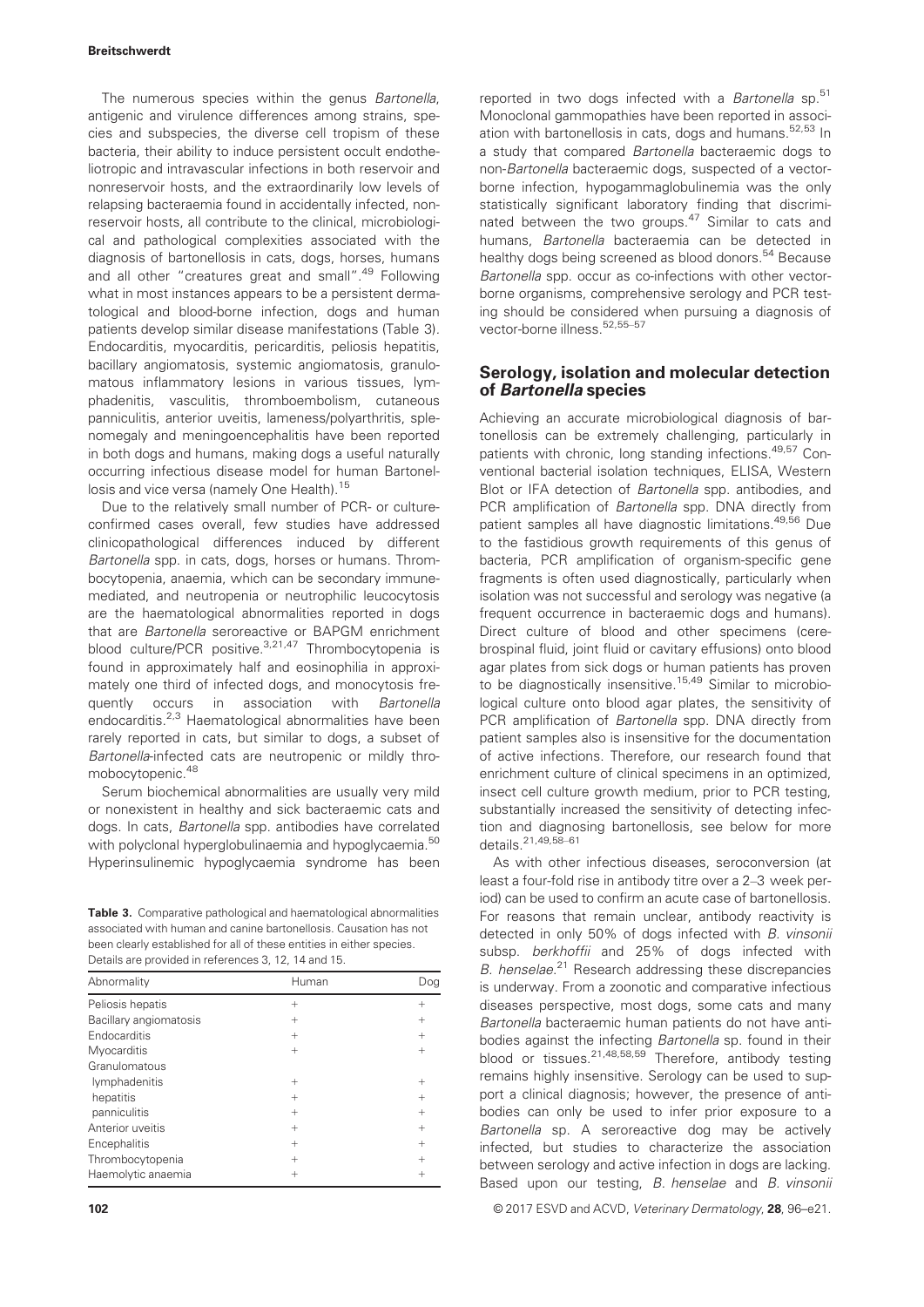subsp. berkhoffii antibodies are infrequently detected in healthy or sick, well cared for dogs<sup>16,18,54</sup> For this reason, treatment of seroreactive, sick dogs or dogs from which any Bartonella spp. is isolated or DNA is detected in blood or tissue samples would be recommended.

Ideally, the microbiological diagnosis of all Bartonella infections should be confirmed by culturing the organism from blood, cerebrospinal fluid, joint fluid or aseptically obtained tissues (lymph node, spleen, heart valve) or by PCR amplifying Bartonella DNA directly from diseased tissues, such as skin. When testing cat blood samples, B. henselae and B. clarridgeiae can often be isolated effectively using agar plates, however, isolation of these same Bartonella spp. from dog, horse or human blood samples using an identical isolation approach is very insensitive.<sup>58</sup> Since 2005, we have used BAPGM: this is a novel, chemically modified, insect-based liquid culture medium to support the growth of Bartonella species.<sup>58,61</sup> This medium also facilitates documentation of co-infections with more than one Bartonella species or with other bacteria.<sup>21,59–61</sup> Obviously, the relative sensitivity of diagnostic methods used to detect Bartonella species infection greatly influences the results and interpretation of epidemiological studies, an investigator's ability to establish disease causation, or a clinician's ability to achieve a diagnosis and initiate appropriate treatment. The BAPGM platform combines enrichment culture of a clinical specimen in the liquid growth medium for a minimum of 7 days, followed by a highly sensitive PCR assay designed to amplify all known Bartonella species. The combined BAPGM enrichment culture/PCR assay has become the main testing platform utilized by the Intracellular Pathogen Research Laboratory (IPRL), North Carolina State University, USA, for research studies and is available from Galaxy Diagnostics, Inc. (contact@galaxydx. com; Morrisville, NC, USA) to document Bartonella infection in animals and immunocompetent or immunocompromised human patients. When compared with more traditional diagnostic methods, this combinational approach has facilitated the detection of canine infections with six Bartonella sp. (B. henselae, B. koehlerae, B. quintana, B. vinsonii berkhoffii, B. bovis and Bartonella volans-like), but of perhaps greater comparative microbiological importance, this approach has resulted in the successful isolation of B. henselae (among the only caninederived isolates to date) from sick dogs.<sup>15,21</sup>

# Therapy

To date, an optimal protocol has not been established for the treatment of chronic bartonellosis in cats, dogs or people.3,15,62–<sup>64</sup> Similar to other vector-borne infections, such as anaplasmosis, borreliosis and ehrlichiosis, many acutely infected individuals may eliminate Bartonella spp. immunologically at the time of initial infection, without the need for antibiotic administration. If bacteraemia becomes persistent, a long duration of antibiotic administration (4–6 weeks) may be necessary to eliminate a chronic infection regardless of the antibiotic(s) used for treatment. Due to the rapid development of antimicrobial resistance to macrolides (azithromycin), the author no longer recommends this class of antibiotics as sole

© 2017 ESVD and ACVD, Veterinary Dermatology, 28, 96–e21. 103

therapy for treating *Bartonella* infections.<sup>63</sup> Fluoroquinolones in combination with doxycycline are currently being used by the author to treat clinical cases of bartonellosis, while exploring efficacy through experimental infection studies.62,63 Despite clinical improvement or resolution of disease manifestations, doxycycline alone does not appear to eliminate B. vinsonii subsp. berkhoffii, B. henselae or B. clarridgeiae bacteraemia in cats, dogs or other animal species.15,62,63 In human endocarditis patients, administration of aminoglycosides at the time of initial diagnosis improves prognosis and decreases morbidity and hospitalization duration.<sup>65</sup>

If seroreactive at the time of initial diagnosis, serum antibody titres decrease rapidly (3–6 months) and are generally no longer detectable in cats and dogs that recover following antimicrobial therapy.<sup>3</sup> Interestingly, seronegative animals with a history of chronic illnesses (presumably chronic Bartonella infection) can seroconvert within days to weeks after initiating antibiotic treatment. thereby providing support for a diagnosis of bartonellosis.3,48 Therefore, post-treatment serology may be a useful adjunct to BAPGM enrichment PCR to determine if a patient is infected (i.e. patients initially seronegative and PCR negative in blood) or if therapeutic elimination of Bartonella infections has been achieved (initially seroreactive regardless of PCR status). Whether there is clinical benefit to follow serological or molecular assay results in cats has not been widely studied, but most treated cats do not become seronegative in the short term. Bacteraemia can resolve after treatment or resolve spontaneously in some cats, whereas other cats remain bacteraemic despite 4– 6 weeks of antibiotic (documented for several antibiotic regimens) administration, and despite resolution of clinical abnormalities (such as lethargy, inappetence and fever).<sup>48</sup>

# Prevention

There is increasing evidence that Bartonella species can be transmitted by fleas and ticks to cats, dogs and potentially to human beings.15,20,66–<sup>68</sup> Therefore, minimizing or eliminating flea and tick exposure is perhaps of greater veterinary and public health importance today, than during any previous time in history. After obtaining a blood meal from a B. henselae-infected cat, bacteria numbers increase within the flea's intestinal tract and the bacteria remain viable in flea faeces for at least 9 days.<sup>24</sup> Based upon experimental co-housing experiments, direct transmission from B. henselae bacteraemic cats to noninfected cats does not occur in the absence of fleas.<sup>6,69,70</sup> This suggests that human contact with cat saliva by licking, biting or scratches is an unlikely source of human infection, unless the claws or saliva are contaminated with viable B. henselae flea faeces. Thus, the best current preventive strategy to avoid Bartonella spp. infection in pets and their owners is the routine use of acaricide products to avoid flea infestations from occurring in the cat's environment. This conclusion is further supported by a PCR study that amplified B. henselae DNA from cat nail bed clippings or saliva, only if the cat was simultaneously infested with fleas.<sup>71</sup> Dogs have occasionally been implicated in the bite transmission of B. henselae to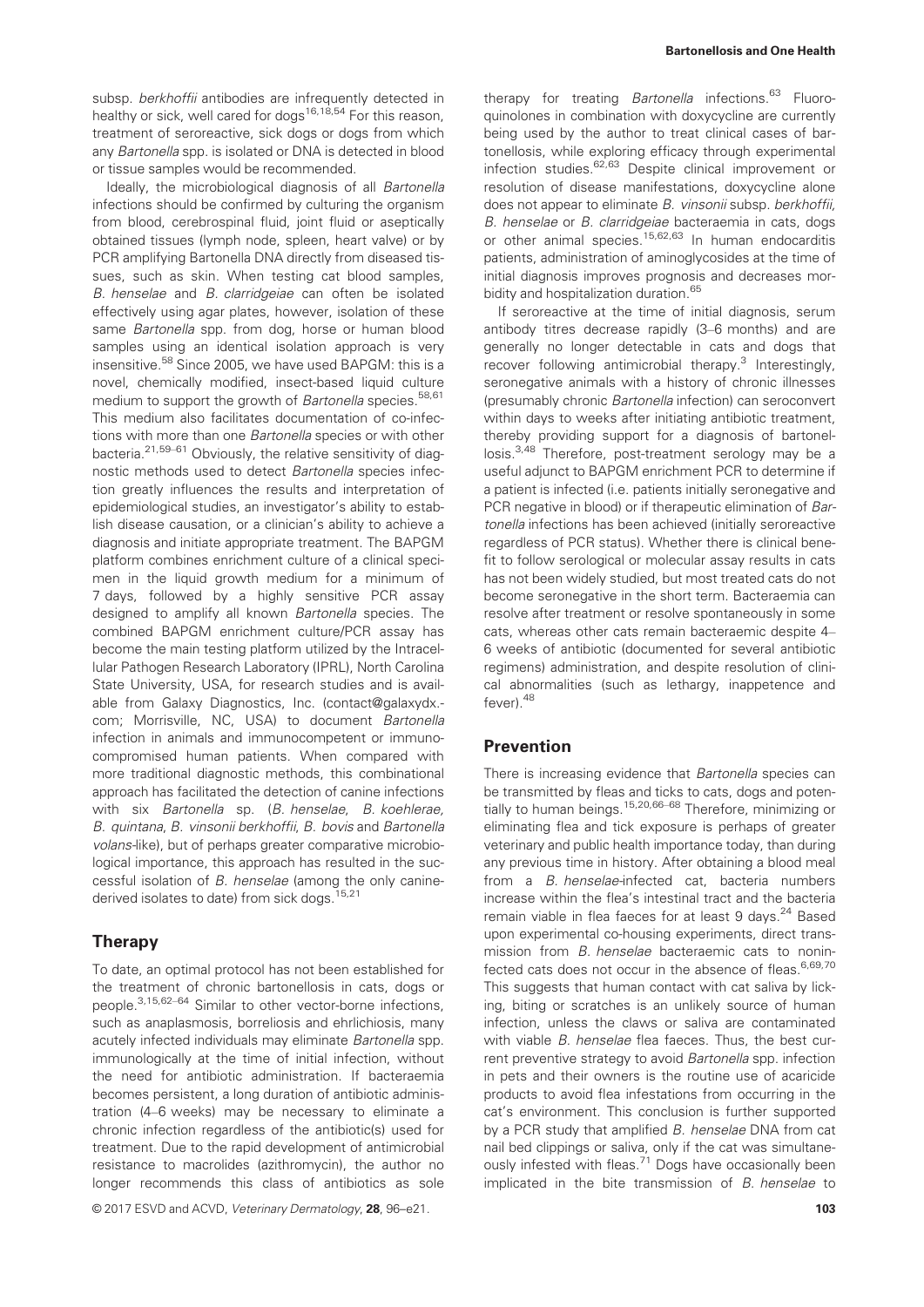humans and DNA of several *Bartonella* spp. has been amplified from dog saliva specimens<sup>72</sup> In addition, there was a statistical correlation between dog bites in China and seroreactivity to Bartonella spp. antigens.<sup>73</sup> In the United States, an estimated 12,000 outpatients are diagnosed with Cat Scratch Disease (CSD is an acute prototypical B. henselae human disease presentation) each year, with 500 patients hospitalized.<sup>74</sup> Inpatients were significantly more likely than outpatients to be male and were 50–64 years of age, suggesting the possibility of more severe disease in older patients. Clearly, additional research is needed to assess the risks associated with vector exposure, contact with flea faeces through inhalation or wounds, and pet bites or scratches.

Veterinary clinicians are frequently consulted about flea infestations and flea allergy dermatitis, and therefore understanding the environmental and biological interactions between cat fleas and Bartonella spp. is of clinical importance and facilitates zoonotic disease prevention education. In the context of One Health, veterinarians play a critically important public health role in prevention of zoonotic disease transmission through education and communication with clients, physicians and other health professional colleagues. When rigorous flea and tick control measures are instituted, it is highly probable that transmission of Bartonella species to pets and their owners will be greatly reduced or eliminated.<sup>6,69,70</sup> In the context of cats, fleas and CSD, flea-infested cats around the world play an important role in scratch transmission of B. henselae (and potentially other Bartonella spp. as described above), which is the primary or sole bacterial cause of CSD.<sup>3,74</sup>

## Public and occupational health considerations

There is increasing evidence to support a potentially important role for Bartonella species as a cause of a spectrum of chronic disease manifestations in human patients.2–4,15,72 Currently, arthropod exposure and animal contact represent the most important risk factors for a human being acquiring an infection with a Bartonella spp. Due to extensive contact with a variety of animal species and at times their associated arthropod infestations, veterinary and other animal workers appear to be at occupational risk for bartonellosis because of frequent exposure to Bartonella spp.. As a cosnequence, these individuals should exercise increased precautions to avoid arthropod bites, arthropod faeces (i.e. fleas and lice), animal bites or scratches and direct contact with bodily fluids from sick animals.10,15,59,67–69,75 As Bartonella spp. have been isolated from cat, dog or human blood, cerebrospinal fluid, joint fluid, aqueous fluid, seroma fluid and from pleural, pericardial and abdominal effusions, a substantial number of diagnostic biological samples collected on a daily basis in veterinary practices could contain viable bacteria. The increasing number of defined Bartonella spp., in conjunction with the high level of bacteraemia found in reservoir-adapted hosts, which represent the veterinary patient population, ensures that all veterinary professionals will experience frequent and repeated exposure to animals harbouring these bacteria. Therefore,

personal protective equipment, frequent hand washing, and avoiding cuts and needle sticks have become more important as our knowledge of this genus has improved and various modes of transmission, including needle sticks, have been defined.<sup>76</sup>

Physicians should be educated as to the large number of Bartonella spp. in nature, the extensive spectrum of animal reservoir hosts, and the diversity of confirmed and potential arthropod vectors, current limitations associated with diagnosis and treatment efficacy, and the ecological and the medical complexities induced by these highly evolved intravascular, endotheliotropic bacteria. Also, based upon recent microbiological findings, physicians and microbiologists should also be aware of the potential for perinatal and familial infections with one or more Bartonella species.<sup>8,77–80</sup> In family clusters reported to date, the route(s) of transmission to or among family members remains unclear and the mode(s) of transmission may vary among and within families depending on environmental, social, microbiological and epidemiological factors. Importantly, pets can serve as sentinels for human exposure and humans can serve as sentinels for pet vector infestations, potentially resulting in longstanding Bartonella spp. bacteraemia and complex disease manifestations in both pets and owners.<sup>29,30</sup> In conclusion, a One Health approach to the genus Bartonella and the diseases collectively called bartonellosis, should improve animal and human health throughout the world.

## References

- 1. Breitschwerdt EB, Kordick DL. Bartonella infection in animals: carriership, reservoir potential, pathogenicity, and zoonotic potential for human infection. Clin Microbiol Rev 2000; 13: 428– 438.
- 2. Chomel BB, Kasten RW, Sykes JE et al. Clinical impact of persistent Bartonella bacteremia in humans and animals. Ann N Y Acad Sci 2003; 990: 267–278.
- 3. Breitschwerdt EB, Maggi RG, Chomel BB et al. Bartonellosis: an emerging infectious disease of zoonotic importance to animals and to human beings. J Vet Emerg Crit Care (San Antonio) 2010; 20: 8–30.
- 4. Breitschwerdt EB, Sontakke S, Hopkins S. Neurological manifestations of bartonellosis in immunocompetent patients: a composite of reports from 2005-2012. J Neuroparasitology 2012; 3: doi: 10.4303/jnp/235640
- 5. Vieira-Damiani G, Diniz PP, Pitassi LH et al. Bartonella clarridgeiae bacteremia detected in an asymptomatic blood donor. J Clin Microbiol 2015; 53: 352–356.
- 6. Ben-Tekaya H, Gorvel J-P, Dehio C. Bartonella and Brucella-Weapons and strategies for stealth attack. Cold Spring Harb Perspect Med 2013; 3: a010231.
- 7. Pitassi LH, de Paiva Diniz PP, Scorpio DG et al. Bartonella spp. bacteremia in blood donors from Campinas, Brazil. PLoS Negl Trop Dis 2015; 9: 1.
- 8. Mascarelli PE, Maggi RG, Hopkins S et al. Bartonella henselae infection in a family experiencing neurological and neurocognitive abnormalities after woodlouse hunter spider bites. Parasit Vectors 2013; 6: 98.
- 9. Maggi RG, Ericson M, Mascarelli PE et al. Bartonella henselae bacteremia in a mother and son exposed to ticks in the Netherlands. Parasit Vectors 2013; 6: 101.
- 10. Maggi RG, Mascarelli PE, Havenga LN et al. Co-infection with Anaplasma platys, Bartonella henselae and Candidatus Mycoplasma hematoparvum in a veterinarian. Parasit Vectors 2013; 6: 106.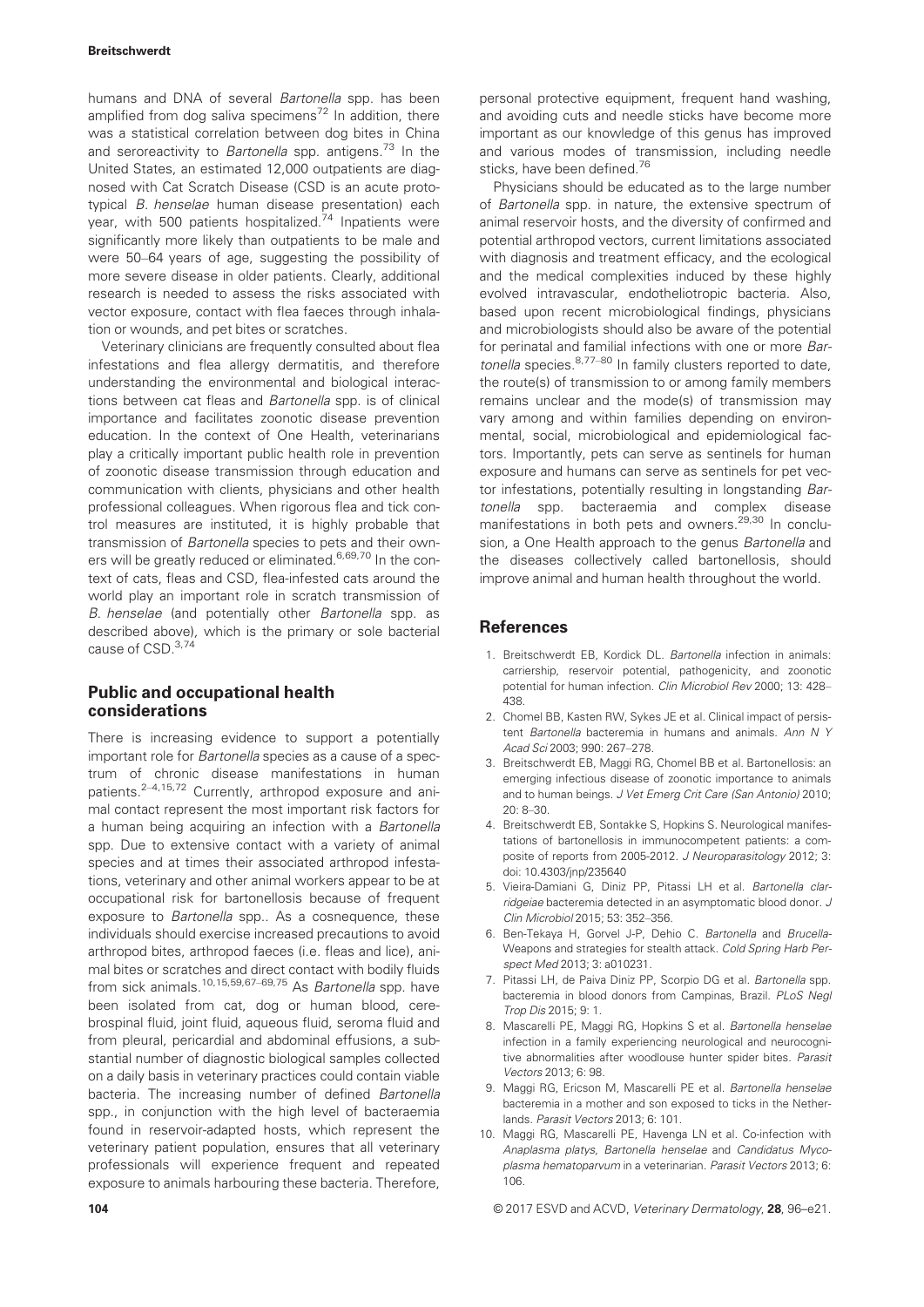- 11. Balakrishnan N, Jawanda JS, Miller MB et al. Bartonella henselae infection in a man with hypergammaglobulinaemia, splenomegaly and polyclonal plasmacytosis. J Med Microbiol 2013; 62: 338–341.
- 12. Chomel BB, Kasten RW, Williams C et al. Bartonella Endocarditis: a pathology shared by animal reservoir hosts and patients. Ann NY Acad Sci 2009; 1166: 120–126.
- 13. Henn JB, Liu CH, Kasten RW et al. Seroprevalence of antibodies against Bartonella species and evaluation of risk factors and clinical signs associated with seropositivity in dogs. Am J Vet Res 2005; 66: 688–694.
- 14. Breitschwerdt EB, Linder KL, Day MJ et al. Koch's postulates and the pathogenesis of comparative infectious disease causation associated with Bartonella species. J Comp Pathol 2013; 148: 115–125.
- 15. Breitschwerdt EB. Bartonellosis: One health perspectives for an emerging infectious disease. ILAR J 2014; 55: 46–58.
- 16. Pappalardo BL, Correa MT, York CC et al. Epidemiologic evaluation of the risk factors associated with exposure and seroreactivity to Bartonella vinsonii in dogs. Am J Vet Res 1997; 58: 467– 477.
- 17. Hegarty BC, Bradley JM, Lappin MR et al. Analysis of seroreactivity against cell culture-derived Bartonella spp. antigens in dogs. J Vet Intern Med 2014; 28: 38–41.
- 18. Yancey CB, Hegarty BC, Qurollo BA et al. Regional seroreactivity and vector-borne disease co-exposures in dogs in the United States from 2004-2010: utility of canine surveillance. Vector Borne Zoonotic Dis 2014; 14: 724–732.
- 19. Azzag N, Petit E, Gandoin C et al. Prevalence of select vectorborne pathogens in stray and client-owned dogs from Algiers. Comp Immunol Microbiol Infect Dis 2015; 38: 1–7.
- 20. Regier Y, O'Rourke F, Kempf VA. Bartonella spp. a chance to establish One Health concepts in veterinary and human medicine. Parasit Vectors 2016; 9: e261.
- 21. Perez C, Maggi RG, Diniz PPVP et al. Molecular and serological diagnosis of Bartonella infection in 61 dogs from the United States. J Vet Intern Med 2011; 25: 805–810.
- 22. Chomel BB, Kasten RW, Floyd-Hawkins K et al. Experimental transmission of Bartonella henselae by the cat flea. J Clin Microbiol 1996; 34: 1,952–1,956.
- 23. Bouhsira E, Ferrandez Y, Liu M et al. Ctenocephalides felis an in vitro potential vector for five Bartonella species. Comp Immunol Microbiol Infect Dis 2013; 36: 105–111.
- 24. Gutiérrez R, Nachum-Biala Y, Harrus S. Relationship between the presence of Bartonella species and bacterial loads in cats and cat fleas (Ctenocephalides felis) under natural conditions. Appl Environ Microbiol 2015; 81: 5,613–5,621.
- 25. Kernif T, Leulmi H, Socolovschi C et al. Acquisition and excretion of Bartonella quintana by the cat flea, Ctenocephalides felis. Mol Ecol 2014; 23: 1,204–1,212.
- 26. Yore K, DiGangi B, Brewer M et al. Flea species infesting dogs in Florida and Bartonella spp. prevalence rates. Vet Parasitol 2014; 199: 225–229.
- 27. Breitschwerdt EB, Maggi RG, Sigmon B et al. Isolation of Bartonella quintana from a woman and a cat following putative bite transmission. J Clin Microbiol 2007; 45: 270–272.
- 28. Hwang J, Gottdenker NL. Bartonella species in raccoons and feral cats, Georgia, USA. Emerg Infect Dis 2013; 19: 1,167– 1,168.
- 29. Bradley JM, Mascarelli PE, Trull CL et al. Bartonella henselae infections in an owner and two Papillon dogs exposed to tropical rat mites (Ornithonyssus bacoti). Vector Borne Zoonotic Dis 2014; 14: 703–709.
- 30. Cherry NA, Maggi RG, Rossmeisl JH et al. Ecological diversity of Bartonella species infection among dogs and their owner in Virginia. Vector Borne Zoonotic Dis 2011; 11: 1,425–1,432.
- 31. Pappalardo BL, Brown TT, Tompkins M et al. Immunopathology of Bartonella vinsonii (berkhoffii) in experimentally infected dogs. Vet Immunol Immunopathol 2001; 83: 125–147.
- 32. Maggi RG, Compton SM, Trull CL et al. Infection with hemotropic Mycoplasma species in patients with or without extensive

© 2017 ESVD and ACVD, Veterinary Dermatology, 28, 96–e21. 105

arthropod or animal contact. J Clin Microbiol 2013; 51: 3,237-3,241.

- 33. Beerlage C, Varanat M, Linder K et al. Bartonella vinsonii subsp. berkhoffii and Bartonella henselae as potential causes of proliferative vascular disease in animals. Med Microbiol Immunol 2012; 201: 319–326.
- 34. Cross JR, Rossmeisl JH, Maggi RG et al. Bartonella-associated meningoradiculoneuritis and dermatitis or panniculitis in 3 dogs. J Vet Intern Med 2008; 22: 674e678.
- 35. Rossi MA, Balakrishnan N, Linder KE et al. Concurrent Bartonella henselae infection in a dog with panniculitis and owner with ulcerated nodular skin lesions. Vet Dermatol 2015; 26: 60– 63, e21-2.
- 36. Balakrishnan N, Guillaumin J, Cooper ES et al. Splenic vasculitis, thrombosis, and infarction in a febrile dog infected with Bartonella henselae. J Vet Emerg Crit Care (San Antonio) 2015; 25: 789–794.
- 37. Yager JA, Best SJ, Maggi RG et al. Bacillary angiomatosis in an immunosuppressed dog. Vet Dermatol 2010; 21: 420–428.
- 38. Drut A, Bublot I, Breitschwerdt EB et al. Comparative microbiological features of Bartonella henselae infection in a dog with fever of unknown origin and granulomatous lymphadenitis. Med Microbiol Immunol 2014; 203: 85–91.
- 39. Balakrishnan N, Pritchard J, Ericson M et al. Prostatitis, steatitis and eosinophilic enteritis in a dog following presumptive flea transmission of Bartonella henselae. J Clin Microbiol 2014; 52: 3,447–3,452.
- 40. Pultorak EL, Linder K, Maggi RG et al. Prevalence of Bartonella spp. in canine cutaneous histiocytoma. J Comp Pathol 2015; 153: 14–21.
- 41. Valerio CR, Murray P, Arlian LG et al. Bacterial 16S ribosomal DNA in house dust mite cultures. J Allergy Clin Immunol 2005; 116: 1,296–1,300.
- 42. Hubert J, Kopecký J, Perotti MA et al. Detection and identification of species-specific bacteria associated with synanthropic mites. Microb Ecol 2012; 63: 919–928.
- 43. Diniz PP, Wood M, Maggi RG et al. Co-isolation of Bartonella henselae and Bartonella vinsonii subsp. berkhoffii from blood, joint and subcutaneous seroma fluids from two naturally infected dogs. Vet Microbiol 2009; 138: 368–372.
- 44. Breitschwerdt EB, Hegarty BC, Maggi R et al. Bartonella species as a potential cause of epistaxis in dogs. J Clin Microbiol 2005;  $43:2,529-2,533$
- 45. Varanat M, Maggi RG, Linder KE et al. Molecular prevalence of Bartonella, Babesia and hemotropic Mycoplasma sp. in dogs with splenic disease. J Vet Intern Med 2011; 25: 1,284–1,291.
- 46. Varanat M, Broadhurst J, Linder K et al. Identification of Bartonella henselae in 2 cats with pyogranulomatous myocarditis and diaphragmatic myositis. Vet Pathol 2012; 49: 608–611.
- 47. Pérez Veraa C, Diniz PP, Pultorak EL et al. An unmatched case controlled study of clinicopathologic abnormalities in dogs with Bartonella infection. Comp Immunol Microbiol Infect Dis 2013; 36: 481–487.
- 48. Breitschwerdt EB, Broadhurst JJ, Cherry NA. Bartonella henselae as a cause of acute-onset febrile illness in cats. J Fel Med Surg Open Reports 2015; doi: 10.1177/205511691 5600454.
- 49. Maggi RG, Kempf VA, Chomel BB et al. Bartonella. In: Versalovic J, Carroll K, Funke G et al., eds. Manual of Clinical Microbiology. 10th edition. Washington DC: ASM Press, 2011; 786– 798.
- 50. Whittemore JC, Hawley JR, Radecki SV et al. Bartonella species antibodies and hyperglobulinemia in privately owned cats. J Vet Intern Med 2012; 26: 639–644.
- 51. Breitschwerdt EB, Goldkamp C, Castleman WL et al. Hyperinsulinemic hypoglycemia syndrome in 2 dogs with bartonellosis. J Vet Intern Med 2014; 28: 1,331–1,335.
- 52. Qurollo BA, Balakrishnan N, Cannon CZ et al. Co-infection with Anaplasma platys, Bartonella henselae, Bartonella koehlerae and 'Candidatus Mycoplasma haemominutum' in a cat diagnosed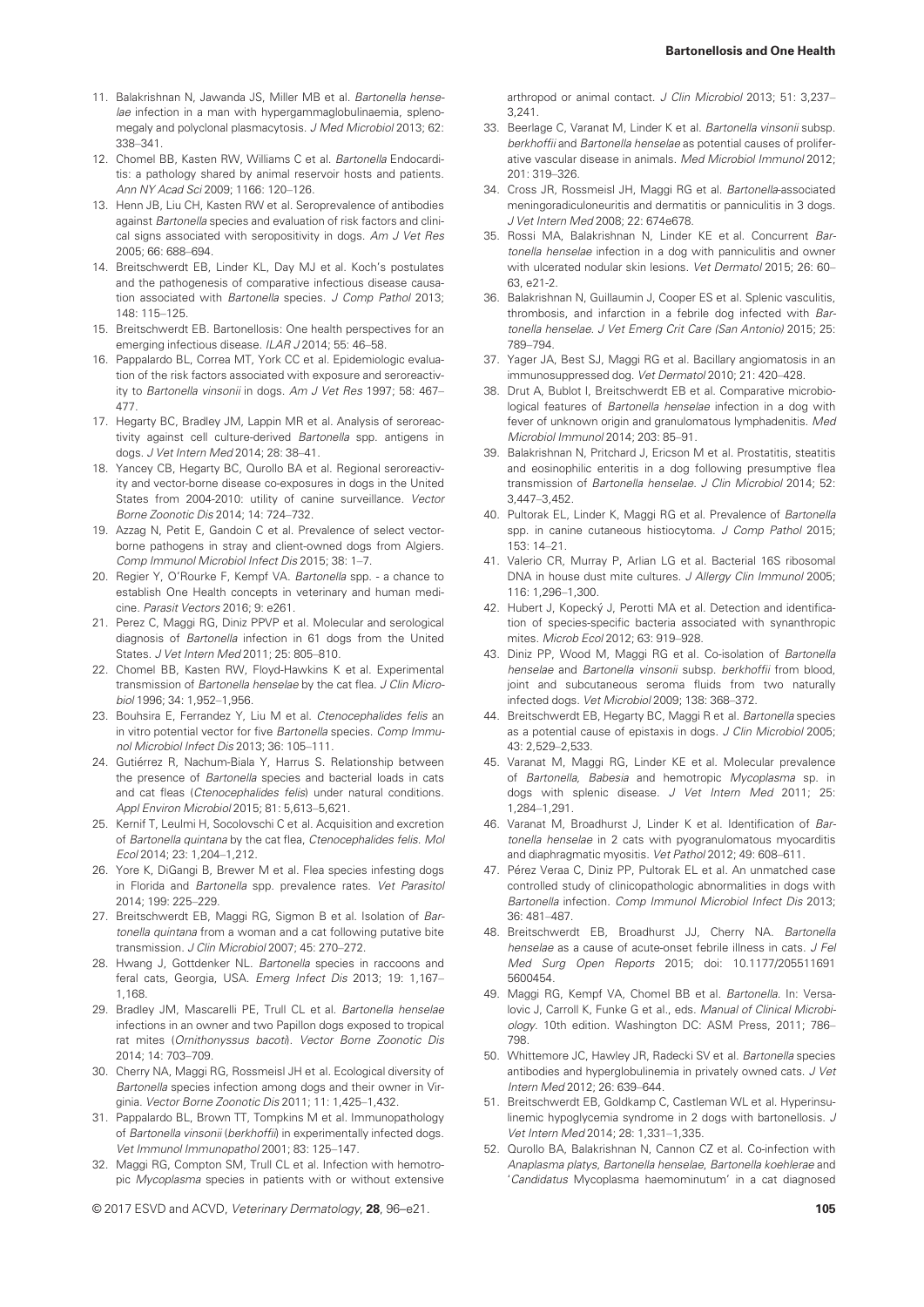with splenic plasmacytosis and multiple myeloma. J Feline Med Surg 2014; 16: 713–720.

- 53. Tabar MD, Maggi RG, Altet L et al. Gammopathy in a Spanish dog infected with Bartonella henselae. J Sm Anim Pract 2011; 52: 209–212.
- 54. Balakrishnan N, Musulin S, Varanat M et al. Serological and molecular prevalence of selected canine vector borne pathogens in blood donor candidates, clinically healthy volunteers, and stray dogs in North Carolina. Parasit Vectors 2014; 7: 116.
- 55. Mylonakis ME, Soubasis N, Balakrishnan N et al. Molecular identification of Bartonella species in dogs with leishmaniosis (Leishmania infantum) with or without cytological evidence of arthritis. Vet Microbiol 2014; 174: 272–275.
- 56. Maggi RG, Birkenheuer AJ, Hegarty BC et al. Comparison of serological and molecular panels for diagnosis of vector-borne diseases in dogs. Parasit Vectors 2014; 7: 127.
- 57. Breitschwerdt EB, Mascarelli PE, Schweickert LA et al. Hallucinations, sensory neuropathy, and peripheral visual deficits in a young woman infected with Bartonella koehlerae. J Clin Microbiol 2011; 49: 3,415–3,417.
- 58. Duncan AW, Maggi RG, Breitschwerdt EB. A combined approach for the enhanced detection and isolation of Bartonella species in dog blood samples: pre-enrichment liquid culture followed by PCR and subculture onto agar plates. J Microbiol Methods 2007; 69: 273–281.
- 59. Maggi RG, Mascarelli PE, Pultorak EL et al. Bartonella spp. bacteremia in high-risk immunocompetent patients. Diag Microbiol Infect Dis 2011; 71: 430–437.
- 60. Maggi RG, Mozayeni BR, Pultorak EL et al. Bartonella spp. bacteremia and rheumatic symptoms in patients from Lyme Disease-endemic region. Emerg Infect Dis 2012; 18: 783– 791.
- 61. Cadenas MB, Maggi RG, Diniz PP et al. Identification of bacteria from clinical samples using Bartonella alpha-Proteobacteria growth medium. J Microbiol Methods 2007; 71: 147– 155.
- 62. Kordick DL, Papich MG, Breitschwerdt EB. Efficacy of enrofloxacin or doxycycline for treatment of Bartonella henselae or Bartonella clarridgeiae infection in cats. Antimicrob Agents Chemother 1997; 41: 2,448–2,455.
- 63. Breitschwerdt EB. Bartonellosis of the cat and dog. Plumbs Therapeutic Briefs. November, 2015. http://www.plumbsther apeuticsbrief.com/article/bartonellosis-cat-dog. Accessed Nov 8, 2016
- 64. Prutsky G, Domecq JP, Mori L et al. Treatment outcomes of human bartonellosis: a systematic review and meta-analysis. Int J Infect Dis 2013; 17: e811–e819.
- 65. Angelakis E, Raoult D. Pathogenicity and treatment of Bartonella infections. Int J Antimicrob Agents 2014; 44: 16–25.
- 66. Moutailler S, Valiente Moro C, Vaumourin E et al. Co-infection of ticks: the rule rather than the exception. PLoS Negl Trop Dis 2016; 10: e0004539.
- 67. Rigaud E, Jaulhac B, Garcia-Bonnet N et al. Seroprevalence of seven pathogens transmitted by the *Ixodes ricinus* tick in forestry workers in France. Clin Microbiol Infect 2016; 22: 735.e1- 9.
- 68. Vayssier-Taussat M, Moutailler S, Féménia F et al. Identification of Novel Zoonotic Activity of Bartonella spp., France. Emerg Infect Dis 2016; 22: 457–462.
- 69. Bradbury CA, Lappin MR. Evaluation of topical application of 10% imidacloprid-1% moxidectin to prevent Bartonella henselae transmission from cat fleas. J Am Vet Med Assoc 2010; 236: 869–873.
- 70. Lappin MR, Davis WL, Hawley JR et al. A flea and tick collar containing 10% imidacloprid and 4.5% flumethrin prevents flea transmission of Bartonella henselae in cats. Parasit Vector 2013; 25: 26.
- 71. Lappin MR, Hawley J. Bartonella sp. and Rickettsia sp. DNA in the blood, oral cavity, skin and claw beds of cats in the United States. Vet Dermatol 2009; 20: 509–514.
- 72. Duncan AW, Maggi RG, Breitschwerdt EB. Bartonella DNA detected in saliva collected from dogs. Emerg Infect Dis 2007: 13: 1,948–1,950.
- 73. Sun J, Fu G, Lin J et al. Seroprevalence of Bartonella in Eastern China and analysis of risk factors. BMC Infect Dis 2010; 10: 121.
- 74. Nelson CA, Saha S, Mead PS. Cat-scratch disease in the United States, 2005-2013. Emerg Infect Dis 2016; 22: 1,741–1,746.
- 75. Lantos PM, Maggi RG, Ferguson B et al. Detection of Bartonella species in the blood of veterinarians and veterinary technicians: a newly recognized occupational hazard. Vector Borne Zoonotic Dis 2014; 14: 563–570.
- 76. Oliveira AM, Maggi RG, Woods CW et al. Putative needle stick transmission of Bartonella vinsonii subsp. berkhoffii to a veterinarian. J Vet Intern Med 2010; 24: 1,229–1,232.
- 77. Breitschwerdt EB, Maggi RG, Lantos PM et al. Bartonella vinsonii subsp. berkhoffii and Bartonella henselae bacteremia in a father and daughter with neurological disease. Parasit Vectors 2010; 3: 29–37.
- 78. Breitschwerdt EB, Maggi RG, Farmer P et al. Molecular evidence of perinatal transmission of Bartonella vinsonii subsp. berkhoffii and B. henselae to a child. J Clin Microbiol 2010; 48: 2,289–2,293.
- 79. Mascarelli PE, Iredell JR, Maggi RG et al. Bartonella species bacteremia in two patients with epithelioid hemangioendothelioma. J Clin Microbiol 2011; 49: 4,006–4,012.
- 80. Maggi RG, Balakrishnan N, Bradley JM et al. Infection with Bartonella henselae in a Danish family. J Clin Microbiol 2015; 53: 1,556–1,561.

## Résumé

**Contexte –** La bartonellose est une infection zoonotique de distribution mondiale due à un nombre croissant de Bartonella spp récemment découvert.

**Objectifs –** Cette revue permet une mise à jour des aspects médicaux comparatifs de cette maladie, incluant l'épidémiologie, la pathogénie, le diagnostic clinique, le traitement et les difficultés inhérentes à l'atteinte.

Résultats – Par comparaison d'importance médicale, Bartonella spp. sont transmis par plusieurs arthropodes vecteurs, comprenant puces, poux, mouches, tiques et potentiellement, acariens et araignées. Avant 1990, il y a avait uniquement une espèce de Bartonella (B. bacilliformis), tandis qu'il y en a maintenant plus de 36, dont 17 ont été associées avec un spectre croissant de maladies humaines et animales. Les données récentes des techniques diagnostiques ont facilité la documentation d'atteintes sanguines chroniques et des infections dermatologiques à Bartonella spp. Chez l'animal sain et malade, chez l'homme donneur de sang, et les patients humains immunocompétents et immunodéprimés. Le champ de recherche de Bartonella reste peu développé et est riche en interrogations, pour lesquelles des réponses aux questions des patients sont cruellement nécessaires. Les recherches de Bartonella pourraient substantiellement réduire le spectre des maladies débilitantes et chroniques animales et humaines et ainsi réduire la souffrance à travers le monde.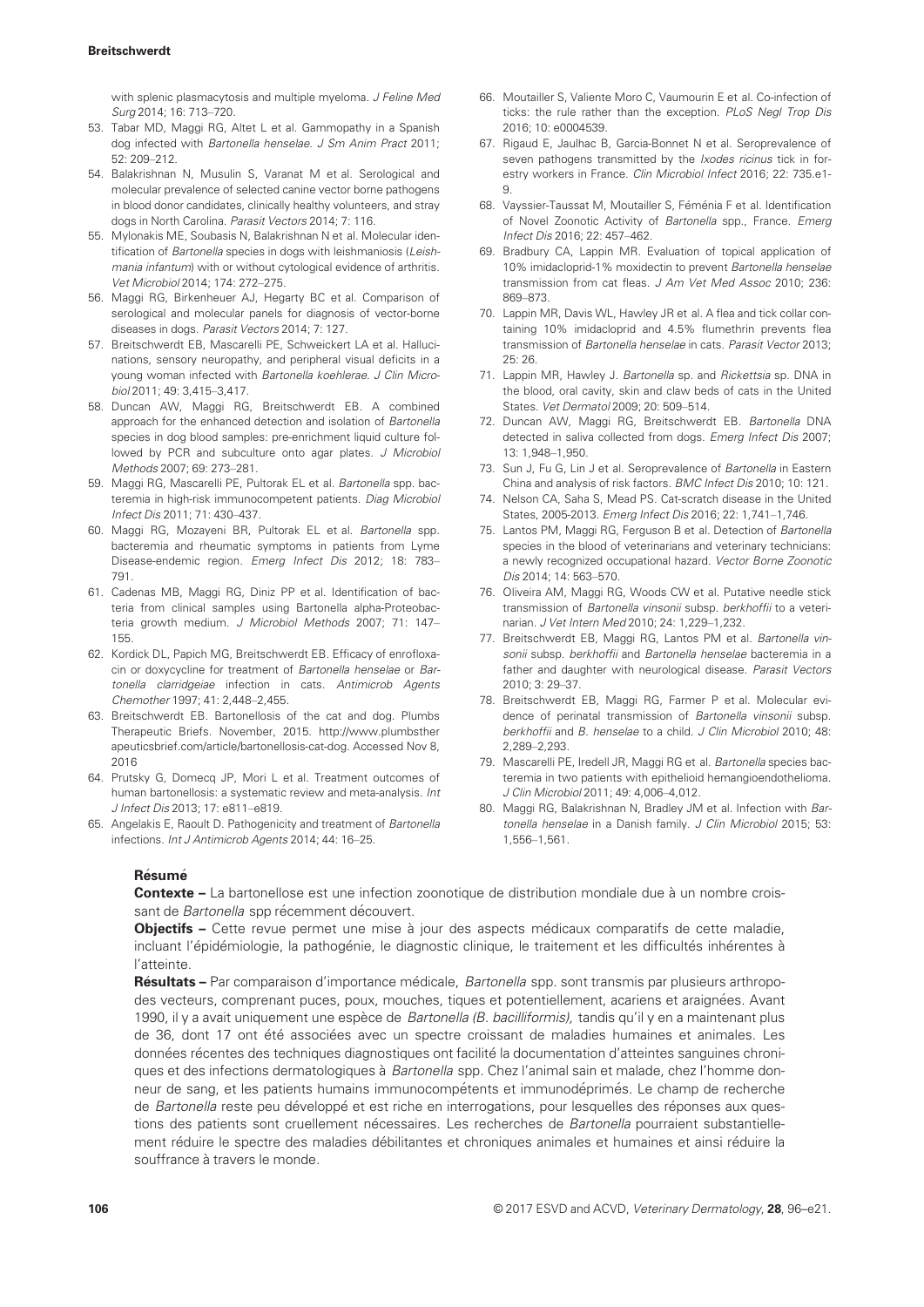Conclusion – Une approche One Health à cette maladie infectieuse émergente est clairement nécessaire pour définir les manifestations de la maladie, pour établir la pathogénie comparée de ce pathogène furtif, pour valider les régimes de traitement efficaces et prévenir la transmission de la zoonose.

### Resumen

Antecedentes – La bartonelosis es una enfermedad infecciosa zoonótica de distribución mundial, causada por un número cada vez mayor de nuevas especies de Bartonella spp.

Objetivos – Esta revisión sirve como una actualización sobre los aspectos médicos comparativos de esta enfermedad, incluyendo la epidemiología, la patogénesis, el diagnóstico clínico, el tratamiento y los retos de las infecciones.

Resultados – De importancia en medicina comparada, Bartonella spp. son transmitidas por varios vectores artrópodos, incluyendo pulgas, melófagos, piojos, moscas de arena, garrapatas y, potencialmente, ácaros y arañas. Antes de 1990, sólo había una especie llamada Bartonella (B. bacilliformis), mientras que ahora hay más de 36, de los cuales 17 se han asociado con un espectro cada vez mayor de enfermedades animales y humanos. Los recientes avances en las técnicas de diagnóstico han facilitado la descripción de infecciones crónicas dermatológicas y sanguíneas con Bartonella spp. en animales sanos y enfermos, en donantes de sangre humana y en pacientes humanos inmunocompetentes e inmunocomprometidos. El campo de la investigación de Bartonella permanece en su infancia y aun quedan muchas preguntas sin responder, para las cual se necesitan imperiosamente respuestas relevantes para el paciente. La investigación dirigida de Bartonella podría reducir sustancialmente un espectro de enfermedades animales crónicas y debilitantes animales y humanas, y así reducir el sufrimiento en todo el mundo.

**Conclusión –** Un enfoque de salud única para esta enfermedad infecciosa emergente es claramente necesario para definir las manifestaciones de la enfermedad, establecer la patogénesis comparativa de las enfermedades infecciosas de este patógeno poco conspicuo, y validar regímenes de tratamiento eficaces y prevenir la transmisión de enfermedades zoonóticas.

#### Zusammenfassung

Hintergrund – Die Bartonellose ist eine zoonotische infektiöse Erkrankung mit einer weltweiten Verbreitung, die durch eine zunehmende Zahl von jüngst entdeckten Bartonella spp. verursacht wird.

Ziele – Diese Review dient als Update der komparativen medizinischen Aspekte der Erkrankung, wie Epidemiologie, Pathogenese, klinische Diagnose, Behandlung und Herausforderungen.

**Ergebnisse –** Von komparativer medizinischer Bedeutung ist die Tatsache, dass Bartonella spp. von verschiedenen Arthropoden als Vektoren, wie Flöhe, Lausfliegen, Läusen, Sandmücken, Zecken und möglicherweise von Milben und Spinnen übertragen wird. Vor 1990 gab es nur eine Bartonella Spezies (B. bacilliformis), während es jetzt über 36 gibt, von denen 17 mit einem erweiterten Spektrum von Erkrankungen von Mensch und Tier in Zusammenhang gebracht werden. Jüngste Fortschritte in der Diagnostik haben die Dokumentation chronischer Infektion der Blutwege und dermatologische Infektionen mit Bartonella spp. bei gesunden und kranken Tieren, bei menschlichen Blutspendern, sowie bei immunkompetenten und immunkompromittierten Patienten ermöglicht. Die Forschung auf dem Gebiet von Bartonella bleibt in den Kinderschuhen und wirft viele Fragen auf, auf die Patienten-relevante Antworten dringend benötigt werden. Eine entsprechend ausgerichtete Forschung auf dem Gebiet der Bartonellae könnte ein ganzes Spektrum von chronischen und debilitierenden Erkrankungen bei Mensch und Tier reduzieren und dabei viel Leiden auf der Welt verhindern.

Schlussfolgerung – Ein One Health Zugang zu diesen neu auftretenden infektiösen Erkrankungen wird dringend benötigt, um Manifestationen von verschiedenen Krankheiten zu definieren, um die vergleichende Pathogenese der infektiösen Erkrankungen dieses versteckten Pathogens zu erforschen, um ein effektives Behandlungsregime zu validieren und um die Übertragung von zoonotischen Erkrankungen zu vermeiden.

#### 要約

背景 – バルトネラ症は世界中に分布する人獣共通感染症であり、Bartonella spp. によって引き起こされ る。本病原体は、近年新たに発見された種により、その数を増加させている。

目的 – 本総論では、本疾患の疫学、病因、臨床診断、治療およびその難しさを含めた比較医学の観点か ら、最新の知見を紹介する。

結果 – – Bartonella spp. はノミ、シラミバエ、シラミ、ブユ、マダニ、そして潜在的にダニやクモなどの 様々な媒介節足動物によって伝播されるため、比較医学的に重要である。1990年以前は、Bartonellaと名 の付く種は1種(B. bacilliformis)しかいなかったが、現在ではその数は36種を超え、そのうち17種が動物や 人の様々な疾患に関与している。近年、診断技術の発達により、健康な動物あるいは病気に罹患した動 物、献血者、そして免疫正常者および免疫不全患者における、Bartonella spp. の血液中および皮膚の慢性 感染を証明することが容易となった。Bartonella研究はいまだ初期段階にあり、多くの疑問を残してい